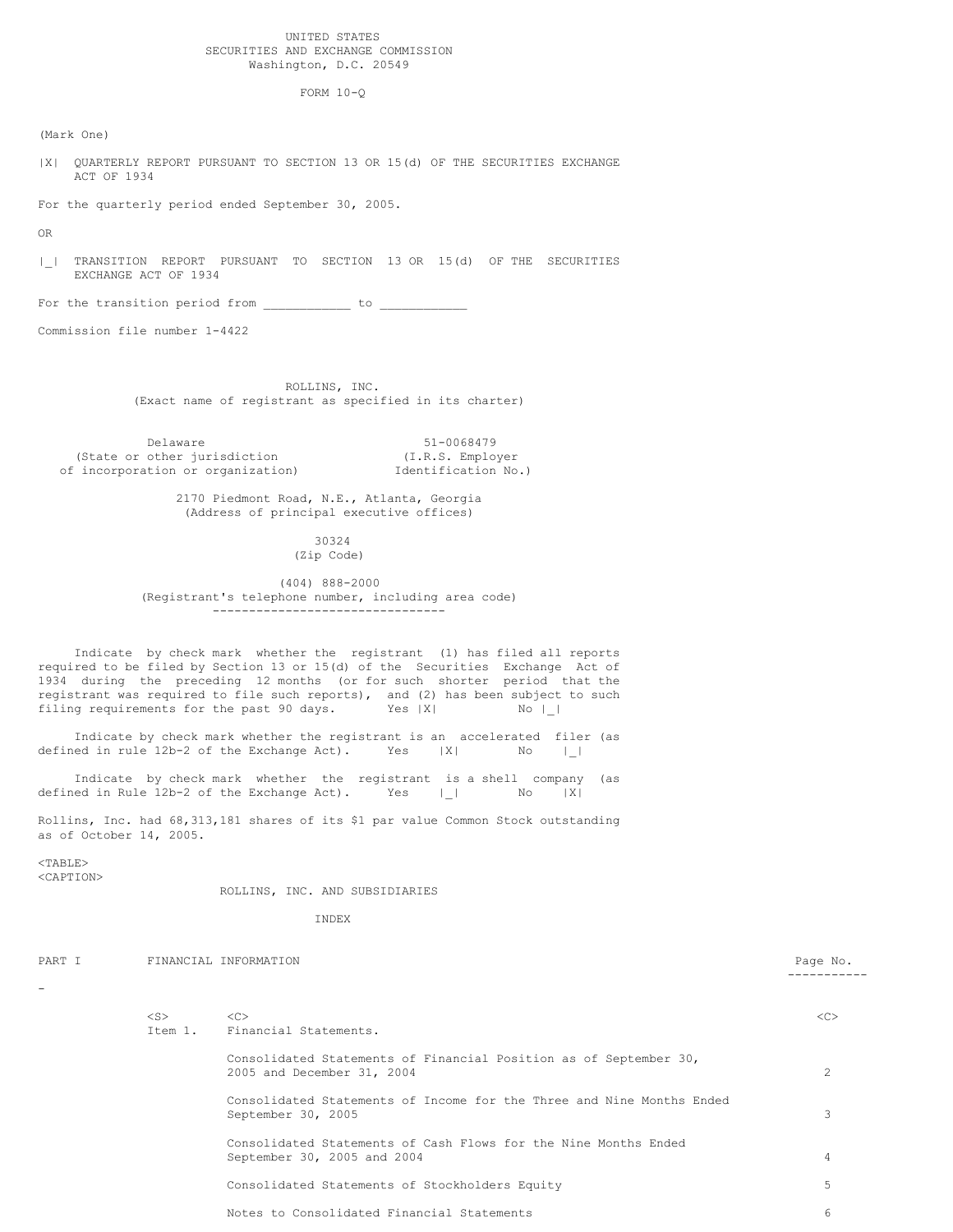|            | Item 2.           | Management's Discussion and Analysis of Financial Condition and<br>Results of Operations. | 15  |
|------------|-------------------|-------------------------------------------------------------------------------------------|-----|
|            | Item 3.           | Quantitative and Qualitative Disclosures About Market Risk.                               | 22  |
|            | Item 4.           | Controls and Procedures.                                                                  | 22  |
| PART II    | OTHER INFORMATION |                                                                                           |     |
|            | Item 1.           | Legal Proceedings.                                                                        | 23  |
|            | Item 2.           | Unreqistered Sales of Equity Securities and Use of Proceeds.                              | 23  |
|            | Item 4.           | Submission of Matters to a Vote of Security Holders                                       | 23  |
|            | Item 6.           | Exhibits.                                                                                 | 24  |
| SIGNATURES |                   |                                                                                           | 2.5 |

 $<$ /TABLE> PART I FINANCIAL INFORMATION Item 1. Financial Statements.

 $<$ TABLE $>$ <CAPTION>

ROLLINS, INC. AND SUBSIDIARIES CONSOLIDATED STATEMENTS OF FINANCIAL POSITION (In thousands except share and per share data)

| December 31,<br>2004                                                                                                    |          | September 30,<br>2005              |                    |  |
|-------------------------------------------------------------------------------------------------------------------------|----------|------------------------------------|--------------------|--|
| ----------------                                                                                                        |          | -------------------<br>(Unaudited) |                    |  |
| ASSETS<br>$<$ S $>$<br>Cash and Cash Equivalents<br>56,737                                                              | <<<br>\$ | 79,489                             | <<<br>$\mathsf{S}$ |  |
| Trade Receivables, Short Term, Net of Allowance for Doubtful Accounts of \$4,159<br>and \$3,712, respectively<br>45,469 |          | 48,954                             |                    |  |
| Materials and Supplies<br>8,876                                                                                         |          | 7,358                              |                    |  |
| Deferred Income Taxes<br>28,355                                                                                         |          | 30,389                             |                    |  |
| Other Current Assets<br>7,368                                                                                           |          | 9,359<br>----------------------    |                    |  |
| -------------------<br>Current Assets<br>146,805                                                                        |          | 175,549                            |                    |  |
| Equipment and Property, Net                                                                                             |          | 57,928                             |                    |  |
| 49,163<br>Goodwill<br>120,768                                                                                           |          | 121,054                            |                    |  |
| Customer Contracts and Other Intangible Assets, Net<br>74,702                                                           |          | 68,839                             |                    |  |
| Deferred Income Taxes<br>13,328                                                                                         |          | 17,441                             |                    |  |
| Trade Receivables, Long Term, Net of Allowance for Doubtful Accounts of \$1,699<br>and \$1,589, respectively            |          | 9,866                              |                    |  |
| 9,755<br>Other Assets<br>4,259                                                                                          |          | 4,221<br>---------------------     | $- - - -$          |  |
| ------------------<br>Total Assets<br>418,780                                                                           | \$       | 454,898<br>----------------------- | \$                 |  |
| -----------------------                                                                                                 |          |                                    |                    |  |
| LIABILITIES                                                                                                             |          |                                    |                    |  |
| Accounts Payable<br>15,438                                                                                              | \$       | 14,901                             | \$                 |  |
| Accrued Insurance<br>14,963                                                                                             |          | 16,516                             |                    |  |
| Accrued Compensation and Related Liabilities<br>38,453                                                                  |          | 38,816                             |                    |  |
| Unearned Revenue                                                                                                        |          | 91,341                             |                    |  |

81,195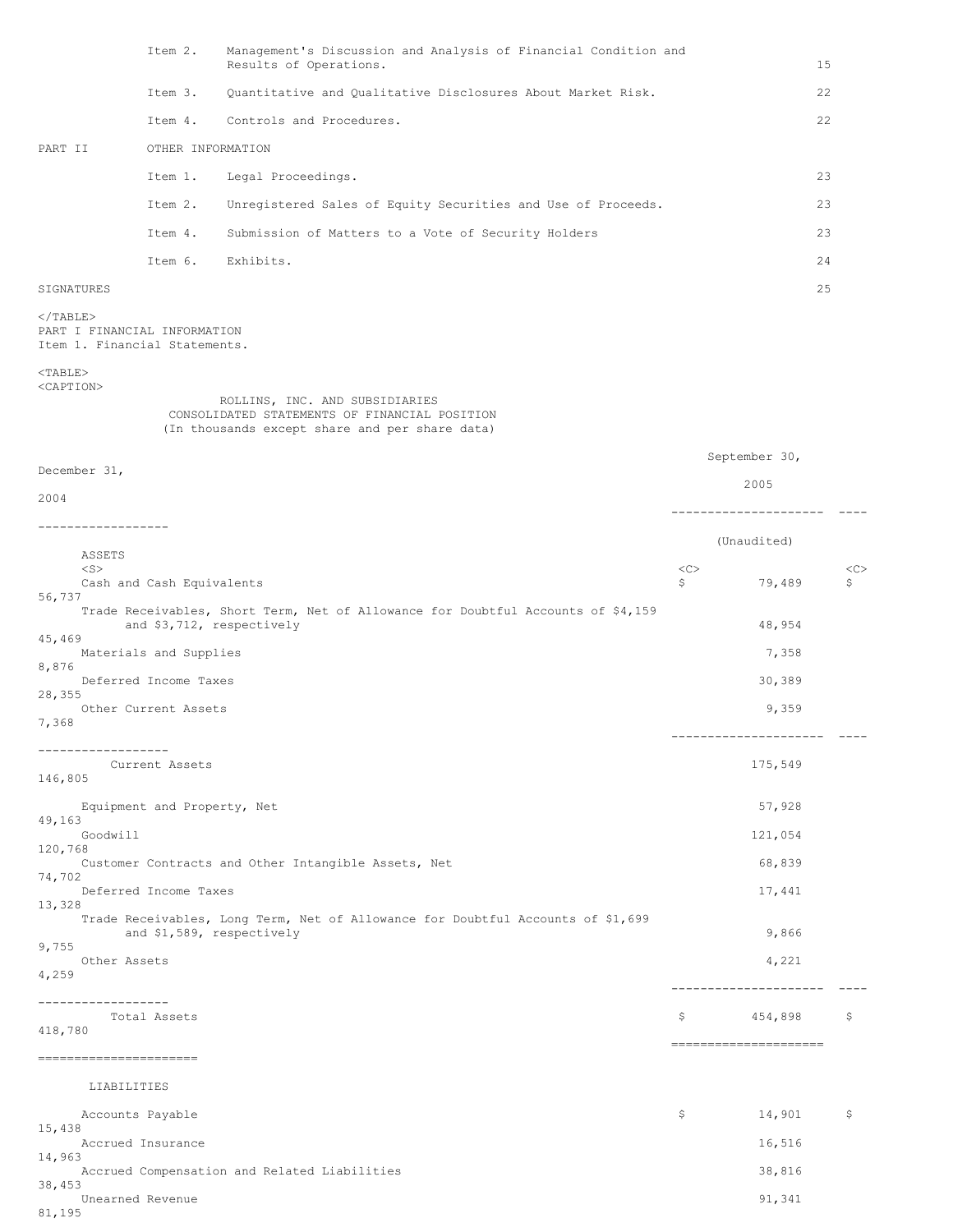Accrual for Termite Contracts 11,415 11,992 Other Current Liabilities 28,413 25,939 --------------------- ---- ------------------ Current Liabilities 201,402 187,980 Accrued Insurance, Less Current Portion 18,630 and 18,630 and 18,630 and 18,630 and 18,630 and 18,630 and 18,630 and 18,630 and 18,630 and 18,630 and 18,630 and 18,630 and 18,630 and 18,630 and 18,630 and 18,630 and 18,630 22,667 Accrual for Termite Contracts, Less Current Portion 12,633 13,319 Accrued Pension 27,291 10,579 Long-Term Accrued Liabilities 16,259 16,686 --------------------- ---- ------------------ Total Liabilities 276,215 251,231 --------------------- ---- ------------------ Commitments and Contingencies STOCKHOLDERS' EQUITY Common Stock, par value \$1 per share; 99,500,000 shares authorized; 70,003,306 and 69,060,112 shares issued, respectively 70,003 69,060 Treasury Stock, par value \$1 per share; 1,620,333 shares at September 30, 2005 and 556,000 shares at December 31, 2004 (1,620) (556) Additional Paid-In Capital 14,514 10,659 Accumulated Other Comprehensive Loss (26,132) (16,066) Unearned Compensation (6,242) (3,475) Retained Earnings 128,160 107,927 --------------------- ---- ------------------ Total Stockholders' Equity 178,683 167,549 --------------------- ---- ------------------ Total Liabilities and Stockholders' Equity **\$** 454,898 \$ 418,780 ===================== ======================  $<$ FN $>$ The accompanying notes are an integral part of these consolidated financial statements.  $<$ / $FN$ >  $<$ /TABLE>  $\mathfrak{D}$  $<$ TABLE $>$ <CAPTION> ROLLINS, INC. AND SUBSIDIARIES CONSOLIDATED STATEMENTS OF INCOME (In thousands except per share data) (Unaudited) Three months ended Nine Months Ended September 30, September 30, ----------------------------- -------------- ------------------ 2005 2004 2005 2004 ------------- ------------- -------------- - -------------- REVENUES <S> <C> <C> <C>  $<$ Customer Services \$ 209,346 \$ 203,925 \$ 607,587 \$ 567,066 COSTS AND EXPENSES Cost of Services Provided 2006 106,398 105,035 315,630 295,585 Depreciation and Amortization 6,249 17,808 16,670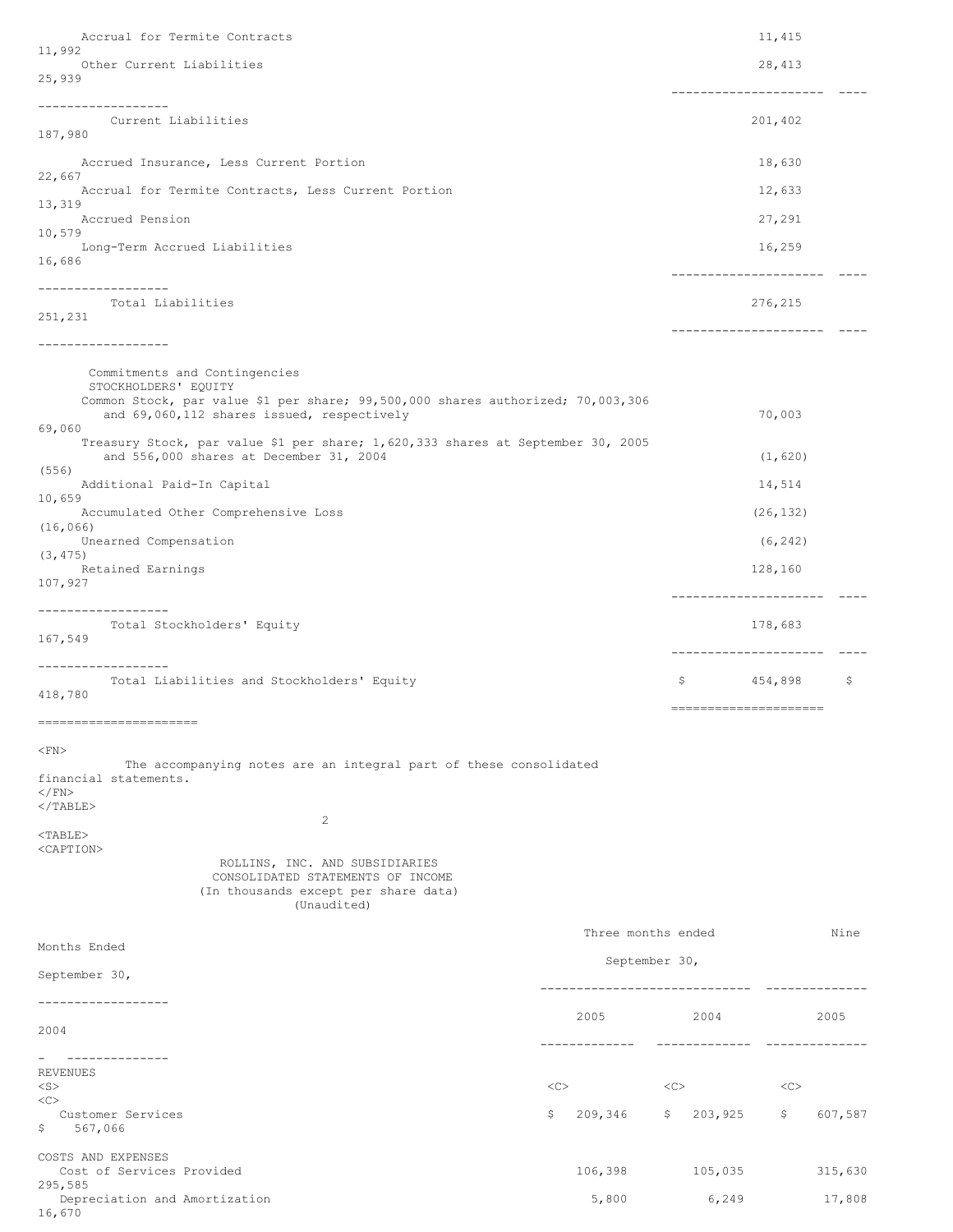| Sales, General & Administrative                                                                                                                                            |     | 72,258                                  |                     | 70,080                                                            |              | 203,835                 |
|----------------------------------------------------------------------------------------------------------------------------------------------------------------------------|-----|-----------------------------------------|---------------------|-------------------------------------------------------------------|--------------|-------------------------|
| 193, 411<br>Gain on Sale of Assets                                                                                                                                         |     | $\frac{1}{2}$                           |                     | (315)                                                             |              | (544)                   |
| (14, 457)<br>Pension Curtailment                                                                                                                                           |     | $- - -$                                 |                     | $- - - -$                                                         |              | (4, 176)                |
| $- - -$<br>Interest Income<br>(265)                                                                                                                                        |     | (489)<br>-------------                  |                     | (68)<br>-------------- --------------                             |              | (1, 305)                |
| --------------<br>490,944                                                                                                                                                  |     | 183,967                                 |                     | 180,981                                                           |              | 531,248                 |
| --------------<br>INCOME BEFORE INCOME TAXES AND CUMULATIVE EFFECT OF CHANGE IN<br>ACCOUNTING PRINCIPLE<br>76,122                                                          |     | -------------<br>25,379<br>. <u>.</u> . |                     | 22,944<br>--------------                                          |              | 76,339<br>------------- |
| --------------<br>PROVISION FOR INCOME TAXES<br>Current                                                                                                                    |     | 9,108                                   |                     | 9,502                                                             |              | 28,833                  |
| 24,413<br>Deferred<br>7,319                                                                                                                                                |     | 1,171                                   |                     | (191)                                                             |              | 2,085                   |
| --------------                                                                                                                                                             |     | -------------                           |                     | -------------------------------                                   |              |                         |
| 31,732                                                                                                                                                                     |     | 10,279                                  |                     | 9,311                                                             |              | 30,918                  |
| INCOME BEFORE CUMULATIVE EFFECT OF CHANGE IN ACCOUNTING PRINCIPLE<br>44,390<br>CUMULATIVE EFFECT OF CHANGE IN ACCOUNTING PRINCIPLE, NET OF TAXES<br>OF \$4,017<br>(6, 204) |     | 15,100<br>$\qquad \qquad - -$           |                     | 13,633<br>$\qquad \qquad - -$                                     |              | 45,421<br>$- - -$       |
| --------------<br>NET INCOME<br>\$<br>38,186                                                                                                                               | \$. | ------------                            |                     | -------------<br>15,100 $\frac{1}{2}$ 13,633 $\frac{1}{2}$ 45,421 |              |                         |
| ==============<br>INCOME PER SHARE - BASIC<br>Income Before Cumulative Effect of Change in Accounting<br>Principle<br>0.65                                                 |     | 0.22                                    |                     | 0.20                                                              |              | 0.67                    |
| Cumulative Effect of Change in Accounting Principle<br>(0.09)                                                                                                              |     | $---$                                   |                     | $---$                                                             |              | $---$                   |
| -----------<br>Net Income Per Share - Basic<br>\$<br>0.56                                                                                                                  | \$  | ------------<br>0.22                    | \$                  | -------------<br>0.20<br>eeeeeeeeeee eeeeeeeeeee                  | Ş.           | 0.67                    |
| ---------------<br>INCOME PER SHARE - DILUTED<br>Income Before Cumulative Effect of Change in Accounting<br>Principle                                                      |     | 0.22                                    |                     | 0.19                                                              |              | 0.65                    |
| 0.63<br>Cumulative Effect of Change in Accounting Principle<br>(0.09)                                                                                                      |     | $---$                                   |                     | $---$                                                             |              | $- - - -$               |
| --------------<br>$\overline{\phantom{0}}$<br>Net Income Per Share - Diluted<br>\$<br>0.54                                                                                 | \$  | ---------<br>0.22<br>-------------      | $\ddot{\mathsf{s}}$ | -------------<br>0.19<br>==============================           |              | \$0.65                  |
| ---------------<br>Weighted Average Shares Outstanding - Basic                                                                                                             |     | 68,117                                  |                     | 68,224                                                            |              | 67,999                  |
| 68,101<br>Weighted Average Shares Outstanding - Diluted                                                                                                                    |     | 70,042                                  |                     | 70,197                                                            |              | 70,046                  |
| 70,113<br>DIVIDENDS PAID PER SHARE<br>\$<br>0.12                                                                                                                           | \$  | 0.05                                    | $\mathfrak{S}$      | 0.04                                                              | $\mathsf{S}$ | 0.15                    |
| ---------------                                                                                                                                                            |     |                                         |                     |                                                                   |              |                         |

 ${ <\hspace{-1.5pt}{\rm FN} >}$ 

The accompanying notes are an integral part of these consolidated financial statements. </FN>  $<$ /TABLE>

 $<$ TABLE> <CAPTION> 3

ROLLINS, INC. AND SUBSIDIARIES CONSOLIDATED STATEMENTS OF CASH FLOWS (In thousands)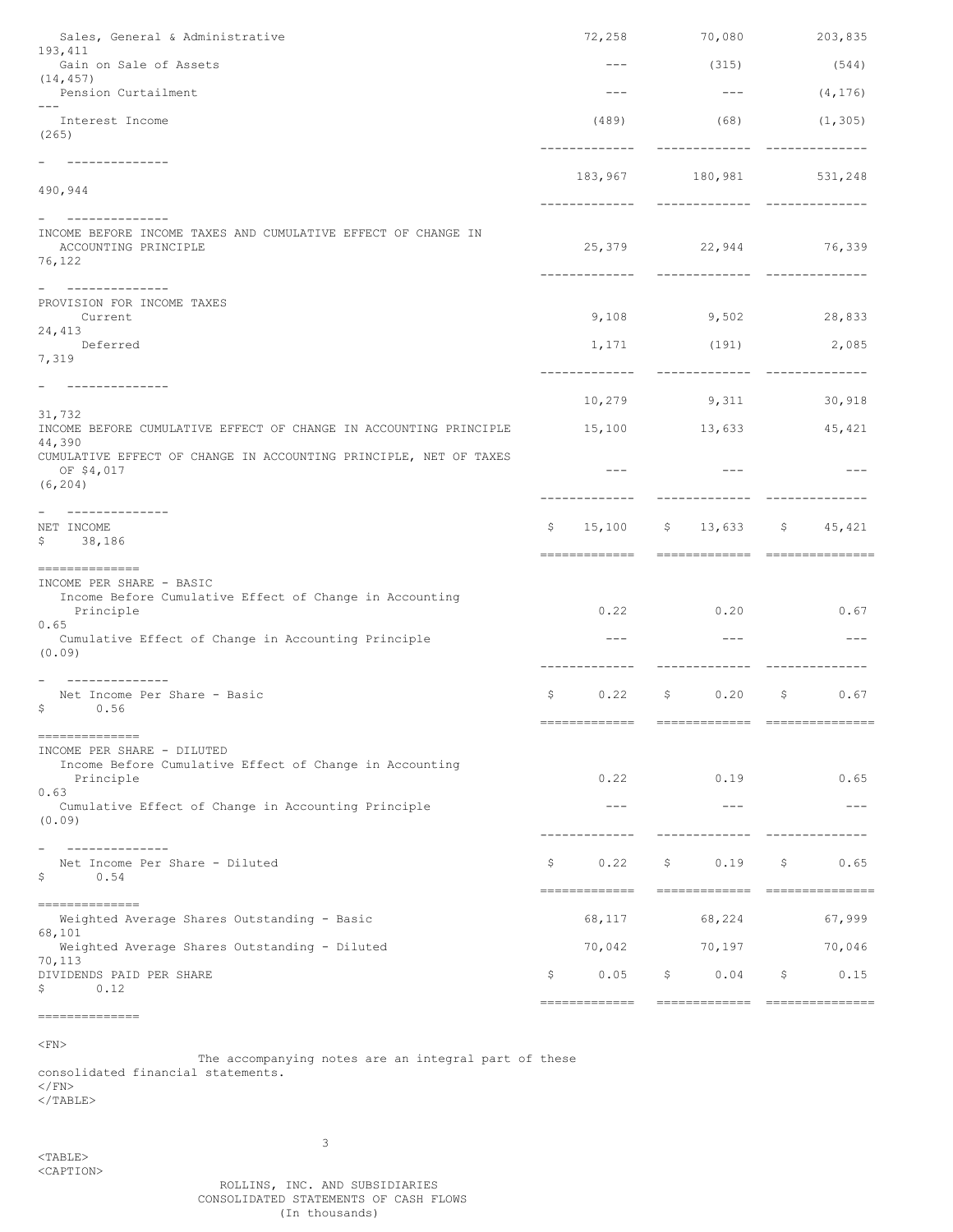| Nine Months Ended |  |
|-------------------|--|
| September 30,     |  |

|                                   |                                                                                                                             | -----------------------------------                    |           |  |  |  |
|-----------------------------------|-----------------------------------------------------------------------------------------------------------------------------|--------------------------------------------------------|-----------|--|--|--|
| ----------<br>2004                |                                                                                                                             | 2005                                                   |           |  |  |  |
| . <u>.</u> .                      |                                                                                                                             | ---------------------                                  | --------- |  |  |  |
| OPERATING ACTIVITIES<br>$<$ S $>$ |                                                                                                                             | <<                                                     | <<        |  |  |  |
|                                   | Net Income                                                                                                                  | 45,421<br>\$                                           | \$        |  |  |  |
| 38,186                            | Adjustments to Reconcile Net Income to Net<br>Cash Provided by Operating Activities:<br>Change in Accounting Principle, Net |                                                        | $---$     |  |  |  |
| 6, 204                            |                                                                                                                             |                                                        |           |  |  |  |
| 16,670                            | Depreciation and Amortization                                                                                               | 17,808                                                 |           |  |  |  |
| $---$                             | Pension Curtailment                                                                                                         | (4, 176)                                               |           |  |  |  |
| 7,319                             | Provision for Deferred Income Taxes                                                                                         | 2,085                                                  |           |  |  |  |
| (14, 457)                         | Gain on Sale of Assets                                                                                                      | (544)                                                  |           |  |  |  |
| 335                               | Other, Net                                                                                                                  | (800)                                                  |           |  |  |  |
|                                   | (Increase) Decrease in Assets:<br>Trade Receivables                                                                         | (3, 212)                                               |           |  |  |  |
| (7, 980)                          | Materials and Supplies                                                                                                      | 1,536                                                  |           |  |  |  |
| 500                               | Other Current Assets                                                                                                        | (2, 059)                                               |           |  |  |  |
| (3, 420)                          | Other Non-Current Assets                                                                                                    |                                                        | 233       |  |  |  |
| (1, 787)                          | Increase (Decrease) in Liabilities:                                                                                         |                                                        |           |  |  |  |
| 13,334                            | Accounts Payable and Accrued Expenses                                                                                       | 6,417                                                  |           |  |  |  |
| 13,201                            | Unearned Revenue                                                                                                            | 10,147                                                 |           |  |  |  |
|                                   | Accrued Insurance                                                                                                           | (2, 484)                                               |           |  |  |  |
| (3, 103)                          | Accrual for Termite Contracts                                                                                               | (1, 263)                                               |           |  |  |  |
| (2, 826)                          | Long-Term Accrued Liabilities                                                                                               | (424)                                                  |           |  |  |  |
| (2, 196)                          |                                                                                                                             | ---------------------                                  | --------- |  |  |  |
| ---------<br>59,980               | Net Cash Provided by Operating Activities                                                                                   | 68,685<br>======================                       |           |  |  |  |
| --------------------              |                                                                                                                             |                                                        |           |  |  |  |
| INVESTING ACTIVITIES              | Purchases of Equipment and Property                                                                                         | (16, 999)                                              |           |  |  |  |
| (6, 707)                          | Acquisitions/Dispositions of Companies, Net                                                                                 | (3, 022)                                               |           |  |  |  |
| (103, 415)                        | Marketable Securities, Net                                                                                                  |                                                        | $---$     |  |  |  |
| 21,866<br>15,473                  | Proceeds from Sale of Assets                                                                                                |                                                        | 752       |  |  |  |
| --------<br>(72, 783)             | Net Cash Used in Investing Activities                                                                                       | ------------------<br>(19, 269)<br>------------------- | --------- |  |  |  |
| ---------<br>FINANCING ACTIVITIES | Dividends Paid                                                                                                              | (10, 304)                                              |           |  |  |  |
| (8, 187)                          |                                                                                                                             |                                                        |           |  |  |  |
| $---$                             | Common Stock Purchased                                                                                                      | (21, 313)                                              |           |  |  |  |
| 1,734                             | Common Stock Options Exercised                                                                                              | 3,229                                                  |           |  |  |  |
| 676                               | Other                                                                                                                       | ---------------                                        | 979       |  |  |  |
| (5, 777)                          | Net Cash Used in Financing Activities                                                                                       | (27, 409)<br>----------------                          |           |  |  |  |
|                                   | Effect of Exchange Rate Changes on Cash                                                                                     |                                                        | 745       |  |  |  |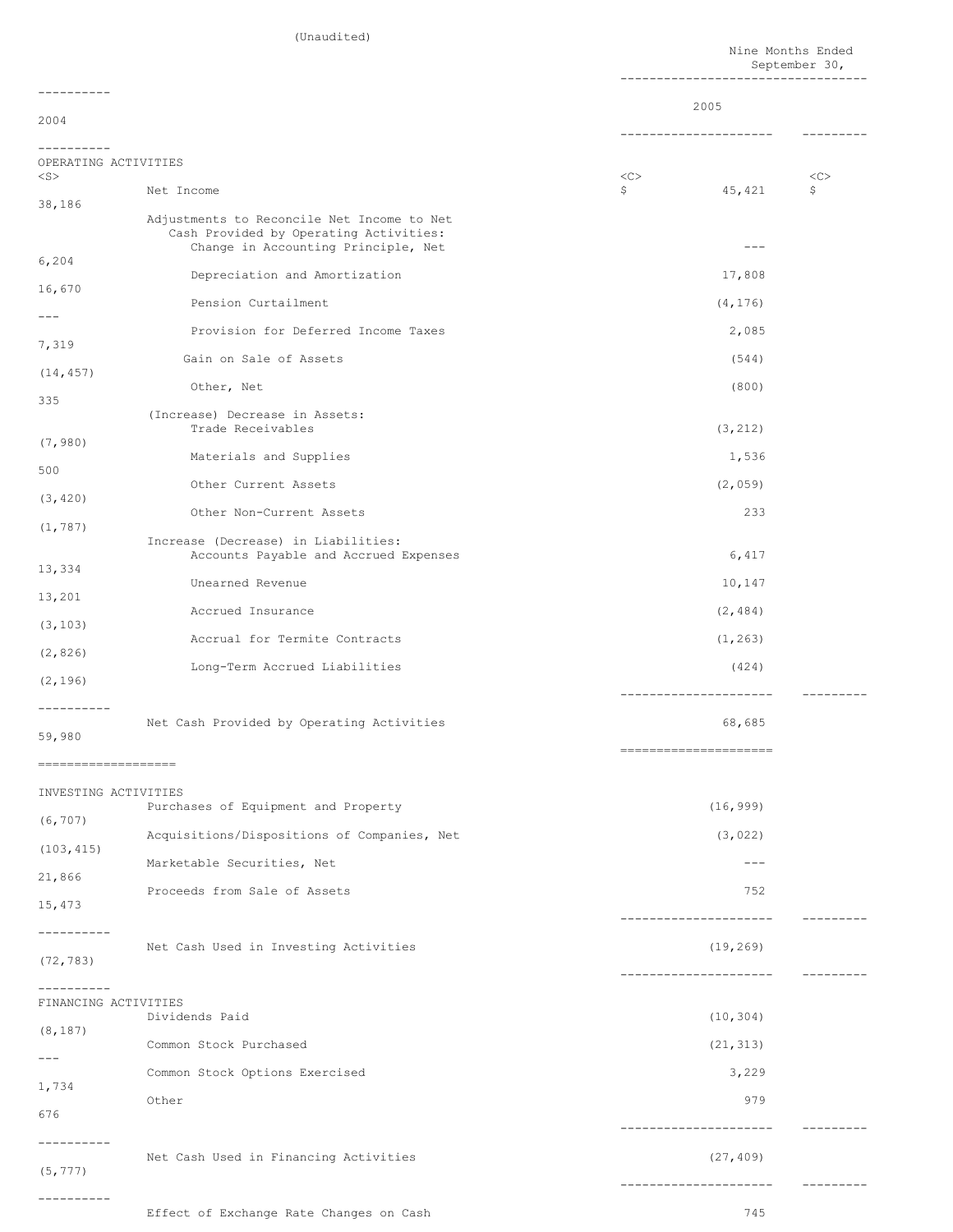|                                                                                                              |                                                      |     |     |      |                                                                                                                                                                        |       |                                                                              | ----------------------                  |             | ---------  |            |
|--------------------------------------------------------------------------------------------------------------|------------------------------------------------------|-----|-----|------|------------------------------------------------------------------------------------------------------------------------------------------------------------------------|-------|------------------------------------------------------------------------------|-----------------------------------------|-------------|------------|------------|
| ----------                                                                                                   |                                                      |     |     |      |                                                                                                                                                                        |       |                                                                              |                                         |             |            |            |
|                                                                                                              | Net Increase/(Decrease) in Cash and Cash Equivalents |     |     |      |                                                                                                                                                                        |       |                                                                              | 22,752                                  |             |            |            |
| (18, 646)                                                                                                    | Cash and Cash Equivalents at Beginning of Period     |     |     |      |                                                                                                                                                                        |       |                                                                              | 56,737                                  |             |            |            |
| 59,540                                                                                                       |                                                      |     |     |      |                                                                                                                                                                        |       |                                                                              | ---------------------                   |             | ---------  |            |
| ---------                                                                                                    |                                                      |     |     |      |                                                                                                                                                                        |       |                                                                              |                                         |             |            |            |
| 40,894                                                                                                       | Cash and Cash Equivalents at End of Period           |     |     |      |                                                                                                                                                                        |       | Ş.                                                                           | 79,489<br>=====================         |             | \$         |            |
| --------------------                                                                                         |                                                      |     |     |      |                                                                                                                                                                        |       |                                                                              |                                         |             |            |            |
| $<$ FN>                                                                                                      | The accompanying notes are an integral part of these |     |     |      |                                                                                                                                                                        |       |                                                                              |                                         |             |            |            |
| consolidated financial statements.<br>$\langle$ /FN><br>$\langle$ /TABLE>                                    |                                                      |     |     |      |                                                                                                                                                                        |       |                                                                              |                                         |             |            |            |
|                                                                                                              |                                                      |     |     |      |                                                                                                                                                                        |       |                                                                              |                                         |             |            |            |
| $<$ TABLE>                                                                                                   |                                                      |     | 4   |      |                                                                                                                                                                        |       |                                                                              |                                         |             |            |            |
| <caption><br/>CONSOLIDATED STATEMENTS OF STOCKHOLDERS' EQUITY<br/>Rollins, Inc. and Subsidiaries</caption>   |                                                      |     |     |      |                                                                                                                                                                        |       |                                                                              |                                         |             |            |            |
|                                                                                                              |                                                      |     |     |      |                                                                                                                                                                        |       |                                                                              |                                         |             |            |            |
|                                                                                                              |                                                      |     |     |      | Common Stock Treasury Stock Additional                                                                                                                                 |       |                                                                              | Accumulated<br>Other                    |             |            |            |
|                                                                                                              |                                                      |     |     |      |                                                                                                                                                                        |       | -------------- ------------- Paid-in Comprehensive Comprehensive Unearned    |                                         |             |            |            |
| Retained<br>(in thousands)<br>Earnings Total                                                                 |                                                      |     |     |      |                                                                                                                                                                        |       | Shares Amount Shares Amount Capital Income (Loss) Income (Loss) Compensation |                                         |             |            |            |
| $<$ S $>$                                                                                                    | -------------------------- -----                     |     |     |      | $\begin{array}{ccccccccc} \langle C \rangle & & \langle C \rangle & & \langle C \rangle & & \langle C \rangle & & \langle C \rangle & & \langle C \rangle \end{array}$ |       |                                                                              | $\langle C \rangle$ $\langle C \rangle$ |             |            | $<<$ C $>$ |
| <<                                                                                                           |                                                      |     |     |      |                                                                                                                                                                        |       |                                                                              |                                         |             |            |            |
| Balance at December 31, 2002 67,779 \$67,779 (580) \$ (580) \$ 299 \$ -- \$ (16,947)<br>$40,417 \div 90,690$ |                                                      |     |     |      |                                                                                                                                                                        |       |                                                                              |                                         | $S$ and $S$ | (278) \$   |            |
| ------------------                                                                                           |                                                      |     |     |      |                                                                                                                                                                        |       |                                                                              |                                         |             |            |            |
| Net Income<br>35,761 35,761                                                                                  |                                                      |     |     |      |                                                                                                                                                                        |       | 35,761                                                                       |                                         |             |            |            |
| Other Comprehensive Income, Net<br>of Tax<br>Minimum Pension Liability                                       |                                                      |     |     |      |                                                                                                                                                                        |       |                                                                              |                                         |             |            |            |
| Adjustment<br>16,182                                                                                         |                                                      |     |     |      |                                                                                                                                                                        |       | 16,182                                                                       |                                         |             |            |            |
| Adjustments                                                                                                  | Foreign Currency Translation                         |     |     |      |                                                                                                                                                                        |       | 518                                                                          |                                         |             |            |            |
| 518                                                                                                          |                                                      |     |     |      |                                                                                                                                                                        |       |                                                                              |                                         |             |            |            |
| (67)                                                                                                         | Unrealized Loss on Investments                       |     |     |      |                                                                                                                                                                        |       | (67)<br>-----------                                                          |                                         |             |            |            |
| Other Comprehensive Income                                                                                   |                                                      |     |     |      |                                                                                                                                                                        |       | 16,633<br>----------                                                         | 16,633                                  |             |            |            |
| Comprehensive Income                                                                                         |                                                      |     |     |      |                                                                                                                                                                        |       | \$52,394                                                                     |                                         |             |            |            |
| Cash Dividends                                                                                               |                                                      |     |     |      |                                                                                                                                                                        |       | ----------                                                                   |                                         |             |            |            |
| (9,010)<br>(9,010)<br>Issuance of 401(k) Company                                                             |                                                      |     |     |      |                                                                                                                                                                        |       |                                                                              |                                         |             |            |            |
| Match                                                                                                        |                                                      |     |     | 72   | 72                                                                                                                                                                     | 2,087 |                                                                              |                                         |             |            |            |
| 2,159<br>Three-for-Two Stock Split-2003                                                                      |                                                      | 24  | 24  | (99) | (99)                                                                                                                                                                   |       |                                                                              |                                         |             |            |            |
| 75<br>$ -$<br>Three-for-Two Stock Split-2005                                                                 |                                                      | 192 | 192 | (14) | (14)                                                                                                                                                                   |       |                                                                              |                                         |             |            |            |
| (178)<br>$-\,-$                                                                                              |                                                      |     |     |      |                                                                                                                                                                        |       |                                                                              |                                         |             | 171        |            |
| Unearned Compensation<br>171                                                                                 |                                                      |     |     |      |                                                                                                                                                                        |       |                                                                              |                                         |             |            |            |
| Other<br>(13)<br>2,370                                                                                       |                                                      | 361 | 361 |      |                                                                                                                                                                        | 2,022 |                                                                              |                                         |             |            |            |
| ------------------                                                                                           |                                                      |     |     |      |                                                                                                                                                                        |       |                                                                              |                                         |             |            |            |
| Balance at December 31, 2003<br>67,052 \$138,774                                                             |                                                      |     |     |      |                                                                                                                                                                        |       | $68,356$ \$68,356 (621) \$(621) \$4,408 \$- - \$(314) \$                     |                                         |             | $(107)$ \$ |            |
| ------------------<br>Net Income                                                                             |                                                      |     |     |      |                                                                                                                                                                        |       | 52,055                                                                       |                                         |             |            |            |
| 52,055<br>52,055                                                                                             |                                                      |     |     |      |                                                                                                                                                                        |       |                                                                              |                                         |             |            |            |
| Other Comprehensive Income, Net<br>of Tax                                                                    |                                                      |     |     |      |                                                                                                                                                                        |       |                                                                              |                                         |             |            |            |
| Minimum Pension Liability<br>Adjustment                                                                      |                                                      |     |     |      |                                                                                                                                                                        |       | (18, 355)                                                                    |                                         |             |            |            |
| (18, 355)                                                                                                    |                                                      |     |     |      |                                                                                                                                                                        |       |                                                                              |                                         |             |            |            |

(66)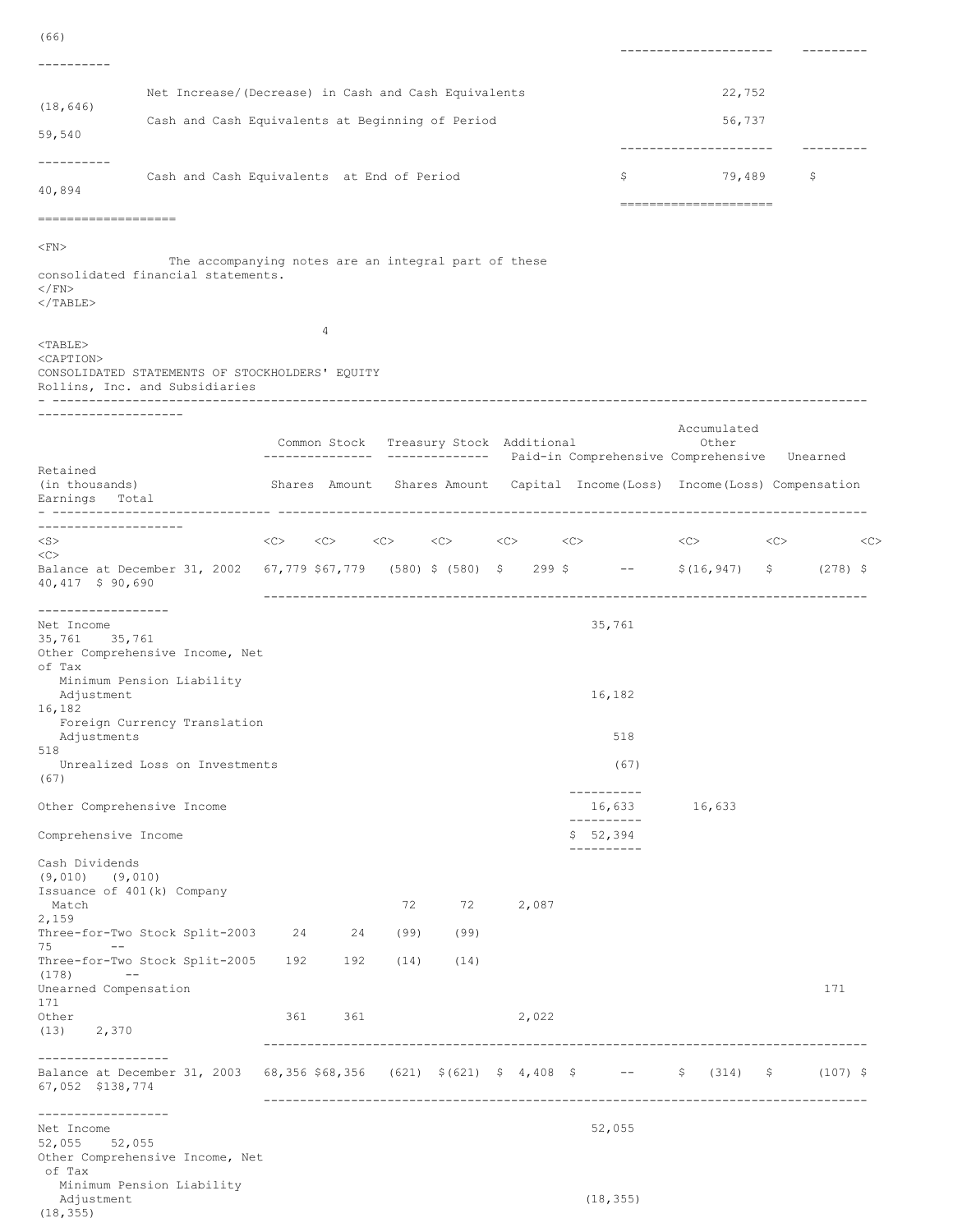| Foreign Currency Translation                                                                                                                     |     |                                |       |       |          |                         |           |          |
|--------------------------------------------------------------------------------------------------------------------------------------------------|-----|--------------------------------|-------|-------|----------|-------------------------|-----------|----------|
| Adjustments (1)<br>2,408                                                                                                                         |     |                                |       |       |          | 2,408                   |           |          |
| NSO Stock Options                                                                                                                                |     |                                |       |       |          | 131                     |           |          |
| 131                                                                                                                                              |     |                                |       |       |          |                         |           |          |
| Unrealized Gain on Investments<br>64                                                                                                             |     |                                |       |       |          | 64<br>----------        |           |          |
| Other Comprehensive Income/(Loss)                                                                                                                |     |                                |       |       |          | (15, 752)<br>---------- | (15, 752) |          |
| Comprehensive Income                                                                                                                             |     |                                |       |       |          | \$36,303<br>----------  |           |          |
| Cash Dividends                                                                                                                                   |     |                                |       |       |          |                         |           |          |
| $(10, 924)$ $(10, 924)$                                                                                                                          |     |                                |       |       |          |                         |           |          |
| Common Stock Purchased<br>(937)                                                                                                                  |     |                                | (38)  | (38)  | (899)    |                         |           |          |
| Issuance of 401(k) Company Match                                                                                                                 |     |                                | 83    | 83    | 2,052    |                         |           |          |
| 2,135                                                                                                                                            |     |                                |       |       |          |                         |           |          |
| Three-for-Two Stock Split-2005<br>(256)<br>$--$                                                                                                  | 234 | 234                            | 22    | 22    |          |                         |           |          |
| Unearned Compensation<br>485                                                                                                                     | 152 | 152                            |       |       | 3,701    |                         |           | (3, 368) |
| Other<br>1,713                                                                                                                                   | 318 | 318                            | (2)   | (2)   | 1,397    |                         |           |          |
| ------------------<br>Balance at December 31, 2004 69,060 \$69,060 (556) \$(556) \$10,659 \$ -- \$(16,066) \$ (3,475)<br>$$107, 927$ $$167, 549$ |     |                                |       |       |          |                         |           |          |
| ------------------                                                                                                                               |     |                                |       |       |          |                         |           |          |
| Net Income<br>45,421<br>45,421                                                                                                                   |     |                                |       |       |          | 45, 421                 |           |          |
| Other Comprehensive Income, Net<br>of Tax                                                                                                        |     |                                |       |       |          |                         |           |          |
| Minimum Pension Liability<br>Adjustment<br>(10, 680)                                                                                             |     |                                |       |       |          | (10, 680)               |           |          |
| Foreign Currency Translation<br>Adjustments                                                                                                      |     |                                |       |       |          | 745                     |           |          |
| 745<br>NSO Stock Options<br>(131)                                                                                                                |     |                                |       |       |          | (131)                   |           |          |
| Other Comprehensive Income/(Loss)                                                                                                                |     |                                |       |       |          | ----------<br>(10, 066) | (10, 066) |          |
| Comprehensive Income                                                                                                                             |     |                                |       |       |          | ----------<br>\$35,355  |           |          |
| Cash Dividends                                                                                                                                   |     |                                |       |       |          |                         |           |          |
| $(10, 304)$ $(10, 304)$<br>Common Stock Purchased                                                                                                |     |                                | (990) | (990) | (5, 349) |                         |           |          |
| $(14, 974)$ $(21, 313)$<br>Issuance of 401(k) Company Match                                                                                      |     |                                | 90    | 90    | 2,109    |                         |           |          |
| 2,199<br>Three-for-Two Stock Split-2005                                                                                                          | 68  | 68                             | (164) | (164) | 30       |                         |           |          |
| 95<br>29<br>Unearned Compensation                                                                                                                | 150 | 150                            |       |       | 3,544    |                         |           | (2, 767) |
| (5)<br>922<br>Common Stock Options Exercised                                                                                                     |     | 725 725                        |       |       | 2,504    |                         |           |          |
| 3,229<br>Tax Benefit from Non-Qualified<br>Stock Options                                                                                         |     |                                |       |       | 1,017    |                         |           |          |
| 1,017                                                                                                                                            |     |                                |       |       |          |                         |           |          |
| ------------------<br>Balance at September 30, 2005 70,003 \$70,003 (1,620)\$(1,620)\$ 14,514 \$ -- \$(26,132)\$ (6,242)<br>\$128,160 \$178,683  |     |                                |       |       |          |                         |           |          |
| ------------------                                                                                                                               |     |                                |       |       |          |                         |           |          |
| $<$ FN $>$<br>(1) Includes translation adjustment (net of tax) of \$1,683,000 relating to<br>non-current assets as of December 31, 2003.         |     |                                |       |       |          |                         |           |          |
| (2) \$14,974,000 charge to Retained Earnings is from purchases of the Company's<br>Common Stock.                                                 |     |                                |       |       |          |                         |           |          |
| The accompanying notes are an integral part of these consolidated financial<br>statements.<br>$\langle$ FN $>$                                   |     |                                |       |       |          |                         |           |          |
| $\langle$ /TABLE>                                                                                                                                |     |                                |       |       |          |                         |           |          |
|                                                                                                                                                  |     | 5                              |       |       |          |                         |           |          |
|                                                                                                                                                  |     | ROLLINS, INC. AND SUBSIDIARIES |       |       |          |                         |           |          |

NOTES TO CONSOLIDATED FINANCIAL STATEMENTS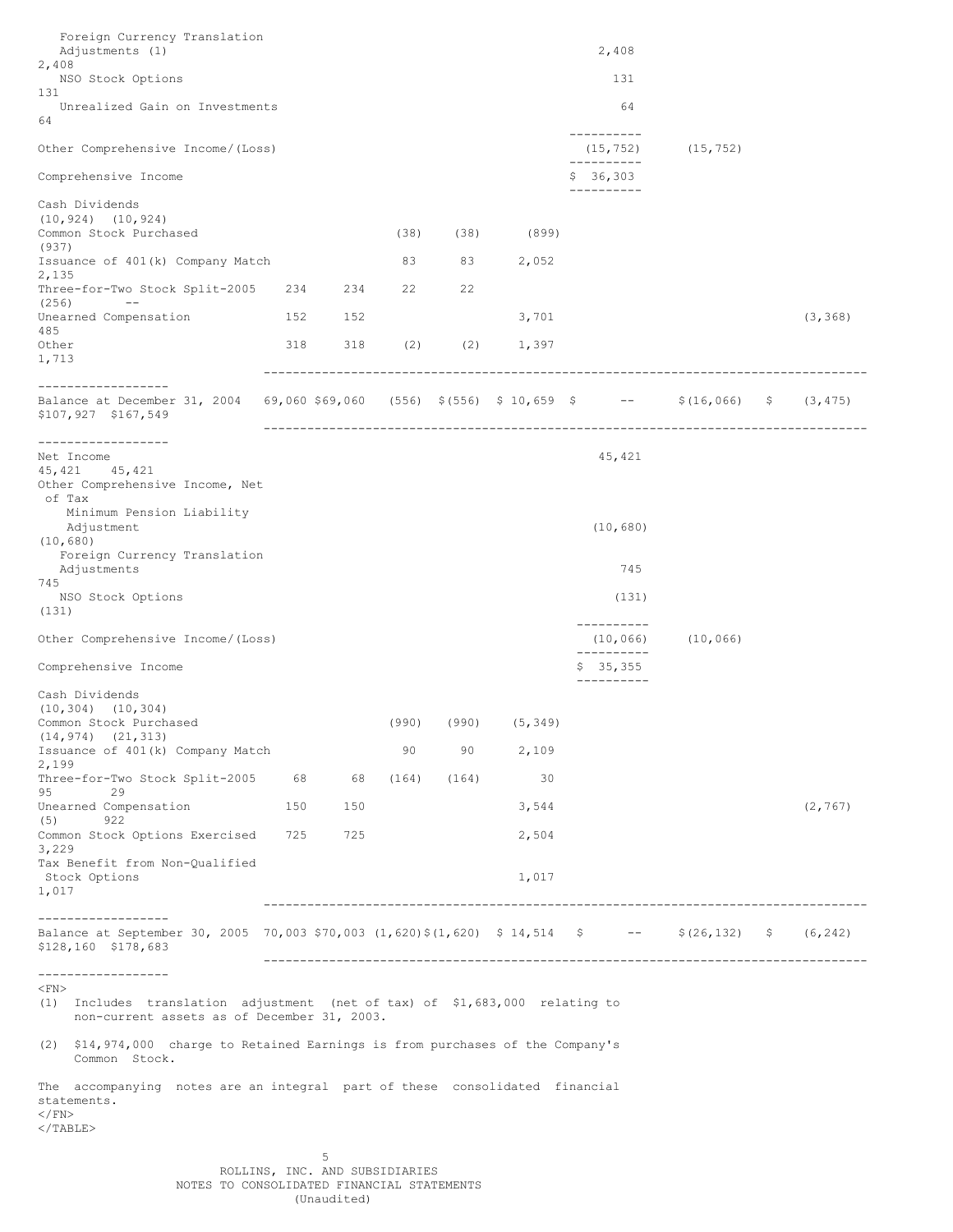Basis of Preparation - The consolidated financial statements included herein have been prepared by Rollins, Inc. (the "Company"), without audit, pursuant to the rules and regulations of the Securities and Exchange Commission applicable to quarterly reporting on Form 10-Q. These consolidated financial statements have been prepared in accordance with Statement of Financial Accounting Standard No. 94, Consolidation of All Majority-Owned Subsidiaries ("SFAS 94") and Rule 3A-02(a) of Regulation S-X. In accordance with SFAS 94 and with Rule 3A-02(a) of Regulation S-X, the Company's policy is to consolidate all subsidiaries and investees where it has voting control. The Company does not have any subsidiaries or investees where it has less than a 100% equity interest or less than 100% voting control, nor does it have any interest in other investees, joint ventures, or other variable interest entities that require consolidation under FASB interpretation No. 46, Consolidation of Variable Interest Entities (FIN 46).

Footnote disclosures normally included in financial statements prepared in accordance with accounting principles generally accepted in the United States have been condensed or omitted as permitted by such rules and regulations. These consolidated financial statements should be read in conjunction with the financial statements and related notes contained in the Company's annual report on Form 10-K for the year ended December 31, 2004.

In the opinion of management, the consolidated financial statements included herein contain all adjustments necessary to present fairly the financial position of the Company as of September 30, 2005 and December 31, 2004, the results of its operations for the three and nine months ended September 30, 2005 and 2004 and cash flows for the nine months ended September 30, 2005 and 2004. All such adjustments are of a normal recurring nature. Operating results for the nine months ended September 30, 2005 are not necessarily indicative of the results that may be expected for the year ending December 31, 2005.

The Company has only one reportable segment, its pest and termite control business. The Company's results of operations and its financial condition are not reliant upon any single customer or a few customers or the Company's foreign operations.

The Board of Directors, at its quarterly meeting on January 25, 2005, authorized a three-for-two stock split by the issuance on March 10, 2005 of one additional common share for each two common shares held of record on February 10, 2005. Accordingly, the par value for additional shares issued was adjusted to common stock, and fractional shares resulting from the stock split were settled in cash. All share and per share data appearing throughout this Form 10-Q have been retroactively adjusted for this stock split.

Estimates Used in the Preparation of Consolidated Financial Statements--The preparation of the consolidated financial statements in conformity with accounting principles generally accepted in the United States requires Management to make estimates and assumptions that affect the amounts reported in the accompanying notes and financial statements. Actual results could differ from those estimates.

Cash and Cash Equivalents--The Company considers all investments with an original maturity of three months or less to be cash equivalents. Short-term investments, all of which are cash equivalents, are stated at cost, which approximates fair market value.

6

Marketable Securities--From time to time, the Company maintains investments held by several large, well-capitalized financial institutions. The Company's investment policy does not allow investment in any securities rated less than "investment grade" by national rating services.

Management determines the appropriate classification of debt securities at the time of purchase and re-evaluates such designations as of each balance sheet date. Debt securities are classified as available-for-sale because the Company does not have the intent to hold the securities to maturity. Available-for-sale securities are stated at their fair values, with the unrealized gains and losses, net of tax, reported as a separate component of stockholders' equity. Realized gains and losses and declines in value judged to be other than temporary on available-for-sale securities are included in interest income. In the first quarter of 2004, the Company sold the balance of its marketable securities, the proceeds of which were used to pay the primary portion of the Western Industries, Inc. acquisition completed in the second quarter of 2004. The cost of securities sold is based on the specific identification method. Interest and dividends on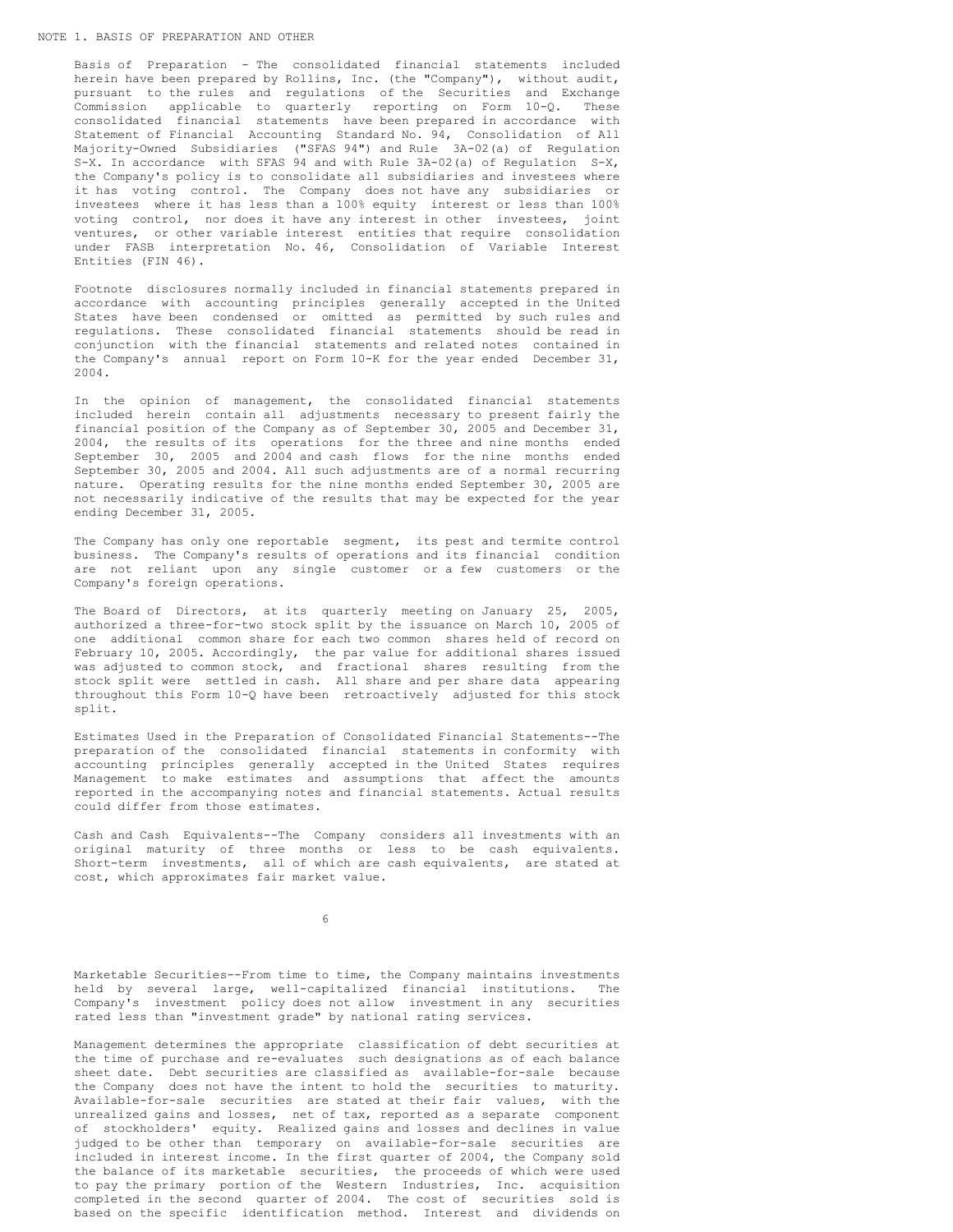securities classified as available-for-sale are included in interest income. The Company's marketable securities generally consist of United States government, corporate and municipal debt securities.

Comprehensive Income (Loss)--Other Comprehensive Income (Loss) results from foreign currency translations, unrealized gain/losses on marketable securities and changes in the minimum pension liability.

New Accounting Standards-- In December 2004, the FASB issued SFAS No. 123 (revised 2004), "Share-Based Payment" ("SFAS 123R"), which replaces SFAS No. 123, "Accounting for Stock-Based Compensation," ("SFAS 123") and supersedes APB Opinion No. 25, "Accounting for Stock Issued to Employees." SFAS 123R, as modified by rule of the Securities and Exchange Commission, requires all share-based payments to employees, including grants of employee stock options, to be recognized in the financial statements based on their fair values beginning with the next fiscal year that begins after September 15, 2005, with early adoption encouraged. The pro forma disclosures previously permitted under SFAS 123 no longer will be an alternative to financial statement recognition. The Company is required to adopt SFAS 123R in the first quarter of fiscal 2006, beginning January 1, 2006. Under SFAS 123R, the Company must determine the appropriate fair value model to be used for valuing share-based payments, the amortization method for compensation cost and the transition method to be used at date of adoption. The transition methods include prospective and retrospective adoption options. Under the retrospective option, prior periods may be restated either as of the beginning of the year of adoption or for all periods presented. The prospective method requires that compensation expense be recorded for all unvested stock options and restricted stock at the beginning of the second quarter of adoption of SFAS 123R, while the retrospective methods would record compensation expense for all unvested stock options and restricted stock beginning with the first period restated. The Company is evaluating the requirements of SFAS 123R and expects that the adoption of SFAS 123R will not have a material impact on Rollins' consolidated results of operations and earnings per share. The Company has not yet determined the method of adoption or the effect of adopting SFAS 123R, and it has not determined whether the adoption will result in amounts that are similar to the current pro forma disclosures under SFAS 123.

In May 2005, the FASB issued FASB Statement No. 154, "Accounting Changes and Error Corrections" ("SFAS 154") which replaces APB Opinion No. 20, Accounting Changes, and FASB Statement No. 3, "Reporting Accounting Changes in Interim Financial Statements". Among other changes, SFAS 154 requires that voluntary change in accounting principle or a change required by a new accounting pronouncement that does not include specific transition provisions be applied retrospectively with all prior period financial statements presented on the new accounting principle, unless it is impracticable to do so. SFAS 154 also provides that (1) a change in method of depreciating or amortizing a long-lived non-financial asset be accounted for as a change in estimate (prospectively) that was effected by a change in accounting principle, and (2) correction of errors in previously issued financial statements should be termed a "restatement." SFAS 154 is effective for accounting changes and correction of errors made in fiscal years beginning after June 15, 2005. Accordingly, the Company is required to adopt the provisions of SFAS 154 in the first quarter of fiscal 2006, beginning on January 1, 2006. The Company is currently evaluating the effect that the adoption of SFAS 154 will have on its consolidated results of operations and financial condition but does not expect SFAS 154 to have a material impact.

7

Cumulative Effect of Change in Accounting Principle - Prior to 2004, traditional termite treatments were recognized as revenue at the renewal date and an accrual was established for estimated costs of reapplications and repairs to be incurred. Beginning fourth quarter 2004, the Company adopted a new accounting method under which the revenue received is deferred and recognized on a straight-line basis over the remaining contract term; and, the cost of reinspections, reapplications and repairs and associated labor and chemicals are expensed as incurred and no longer accrued. For noticed claims, an estimate is made of the costs to be incurred (including legal costs) based upon current factors and historical information. The performance of reinspections tends to be close to the contract renewal date and, while reapplications and repairs involve an insubstantial number of the contracts, these costs are incurred over the contract term. The newly adopted accounting principle eliminates the need to obtain actuarial estimates of the claim costs to be incurred and management's estimates of reapplication costs. Also, management believes the newly adopted accounting method more closely conforms to the current pattern under which revenues are earned and expenses are incurred, and conforms the accounting methodology of Orkin and its recently acquired subsidiary, Western Pest Services. The costs of providing termite services upon renewal are compared to the expected revenue to be received and a provision is made for any expected losses.

Due to this change, the Company recorded a cumulative effect adjustment of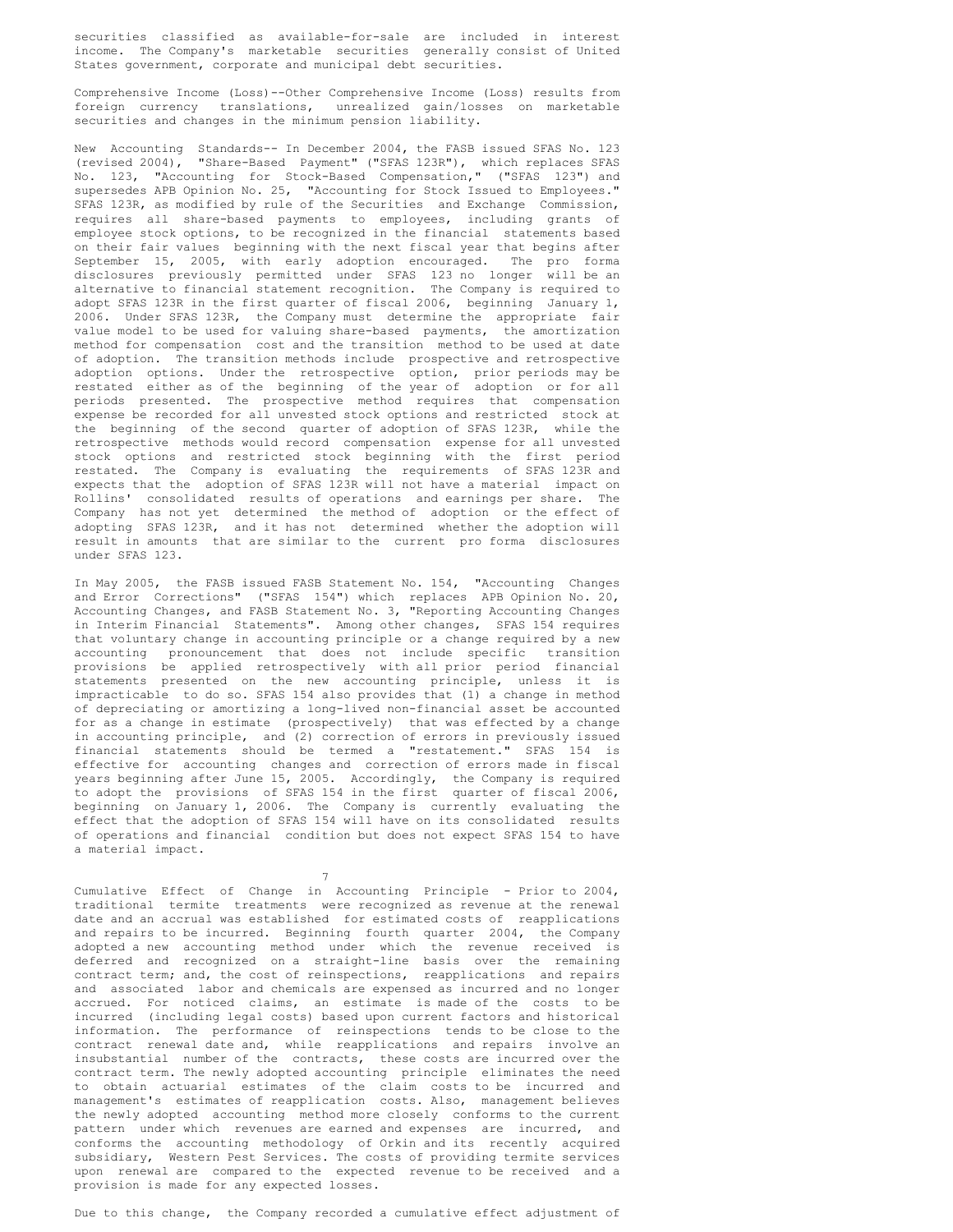The amounts for the quarter and nine months ended September 30, 2004 reported herein have been restated to reflect the effect of this accounting change as if it had occurred on January 1, 2004. A reconciliation of the restatement due to the change in accounting principle is as follows:

<TABLE> <CAPTION>

# ROLLINS, INC. AND SUBSIDIARIES CONSOLIDATED STATEMENTS OF INCOME (in thousands except per share data) (Unaudited)

| Restated                                                                                                                                                                                                                               |           | Previously<br>Reported<br>September 30,     | Three months ended<br>Effect of<br>Accounting    | As<br>September |
|----------------------------------------------------------------------------------------------------------------------------------------------------------------------------------------------------------------------------------------|-----------|---------------------------------------------|--------------------------------------------------|-----------------|
| 30 <sub>1</sub>                                                                                                                                                                                                                        |           | 2004                                        | Change<br>------ -----------                     | 2004            |
| -----------<br>$<$ S $>$<br>Revenues<br>203,925                                                                                                                                                                                        | <<><br>\$ | $202, 257$ \$                               | <<><br>$1,668$ \$<br>---------------------       | <<              |
| -----------<br>Costs & Expenses<br>Cost of Services Provided<br>105,035<br>Depreciation & Amortization<br>6,249<br>Sales General & Administrative<br>70,080<br>Gain on Sales of Assets<br>(315)<br>Interest (Income) / Expense<br>(68) |           | 106,748<br>6,249<br>70,080<br>(315)<br>(68) | (1, 713)<br>$\qquad \qquad -$<br>_______________ |                 |
| -----------<br>Total Cost & Expenses<br>180,981                                                                                                                                                                                        | \$        | $182,694$ \$                                | $(1, 713)$ \$                                    |                 |
| Income Before Taxes<br>22,944                                                                                                                                                                                                          |           | 19,563                                      | 3,381                                            |                 |
| Provision for Income Taxes<br>9,311                                                                                                                                                                                                    |           | 7,925                                       | 1,386                                            |                 |
| ----------                                                                                                                                                                                                                             |           |                                             |                                                  |                 |
| Net Income<br>13,633                                                                                                                                                                                                                   | \$        | $11,638$ \$<br>=======================      | $1,995$ \$<br>-----------------                  |                 |
| ---------------------------                                                                                                                                                                                                            |           |                                             |                                                  |                 |

 $<$ /TABLE>

 $<$ TABLE> <CAPTION>

# ROLLINS, INC. AND SUBSIDIARIES CONSOLIDATED STATEMENTS OF INCOME (in thousands except per share data) (Unaudited)

8

|                                           |    | Previously<br>Reported |    | Nine months ended<br>Effect of | As         |  |
|-------------------------------------------|----|------------------------|----|--------------------------------|------------|--|
| Restated                                  |    |                        |    |                                |            |  |
| 30,                                       |    | September 30,          |    | Accounting                     | September  |  |
|                                           |    | 2004                   |    | Change                         | 2004       |  |
|                                           |    |                        |    |                                |            |  |
| < s                                       | << |                        | << |                                | $<<$ C $>$ |  |
| Revenues                                  | \$ | $568,647$ \$           |    | $(1, 581)$ \$                  |            |  |
| 567,066                                   |    |                        |    |                                |            |  |
| Costs & Expenses                          |    |                        |    |                                |            |  |
| Cost of Services Provided                 |    | 297,547                |    | (1, 962)                       |            |  |
| 295,585                                   |    |                        |    |                                |            |  |
| Depreciation & Amortization               |    | 16,670                 |    |                                |            |  |
| 16,670                                    |    |                        |    |                                |            |  |
| Sales General & Administrative<br>193,411 |    | 193,410                |    | $\mathbf{1}$                   |            |  |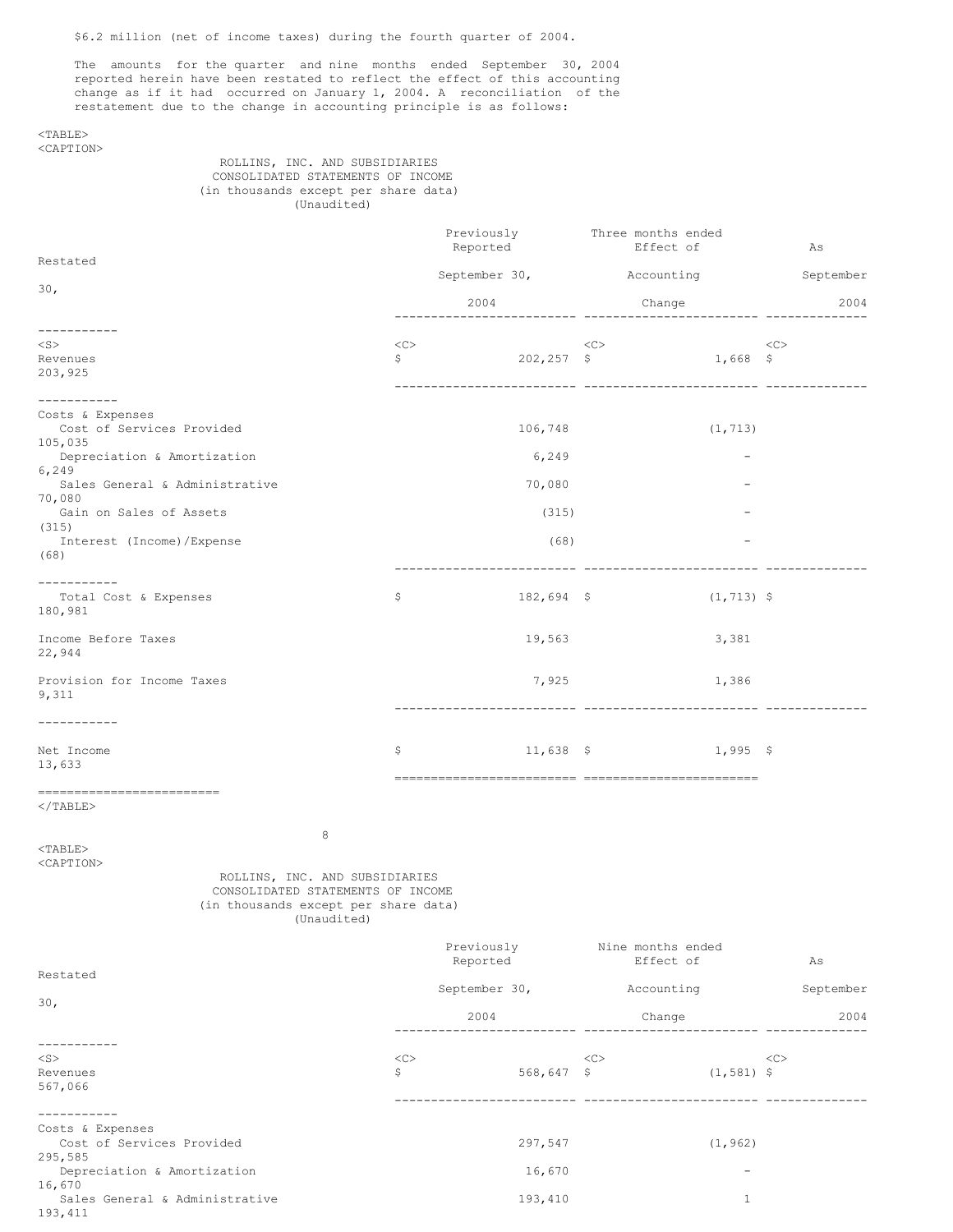| Gain on Sales of Assets<br>(14, 457)                                    | (14, 457)          |               |
|-------------------------------------------------------------------------|--------------------|---------------|
| Interest (Income) / Expense<br>(265)                                    | (265)              |               |
| Total Cost & Expenses<br>490,944                                        | \$<br>$492,905$ \$ | $(1, 961)$ \$ |
| Income Before Taxes<br>76,122                                           | 75,742             | 380           |
| Provision for Income Taxes<br>31,732                                    | 31,576             | 156           |
|                                                                         |                    |               |
| Cumulative effect of change in accounting<br>principle, net<br>(6, 204) |                    | (6, 204)      |
| Net Income<br>38,186                                                    | \$<br>$44,166$ \$  | $(5,980)$ \$  |
| --------------------------------                                        |                    |               |

### $<$ /TABLE>

Franchising Program - Orkin had 57 franchises as of September 30, 2005, including international franchises in Mexico, established in 2000, and Panama, established in 2003. Transactions with franchises involve sales of customer contracts to establish new franchises, initial franchise fees and royalties. The customer contracts and initial franchise fees are typically sold for a combination of cash and notes due over periods ranging up to 5 years. Notes receivable from franchises aggregated \$5.9 million, \$5.2 million, and \$5.5 million as of September 30, 2005, December 31, 2004, and September 30, 2004, respectively. The Company recognizes gains from the sale of customer contracts at the time they are sold to franchises and collection on the notes is reasonably assured. The Company had a net gain of approximately \$0.5 million in the third quarter of 2005 compared to a \$0.9 million gain in the third quarter of 2004, and was \$1.6 million for the nine months ended September 30, 2005 compared to \$1.8 million for the nine months ended September 30, 2004, and is included as revenues in the accompanying Consolidated Statements of Income. Initial franchise fees are deferred for the duration of the initial contract period and are included as unearned revenue in the Consolidated Statements of Financial Position. Deferred franchise fees amounted to \$1.9 million, \$1.6 million, and \$1.6 million at September 30, 2005, December 31, 2004, and September 30, 2004, respectively. Royalties from franchises are accrued and recognized as revenues as earned on a monthly basis. Revenues from royalties were \$549,000 in the third quarter of 2005 compared to \$483,000 in the third quarter of 2004 and were \$1.6 million for the nine months ended September 30, 2005 compared to \$1.3 million for the nine months ended September 30, 2004. The Company's maximum exposure to loss relating to the franchises aggregated \$4.0 million, \$3.6 million, and \$3.9 million at September 30, 2005, December 31, 2004 and September 30, 2004, respectively.

Fair Value of Financial Instruments--The Company's financial instruments consist of cash, short-term investments, marketable securities, trade and notes receivables, accounts payable and other short-term liabilities. The carrying amounts of these financial instruments approximate their fair values.

Seasonality-- The business of the Company is affected by the seasonal nature of the Company's pest and termite control services. The increase in pest pressure and activity, as well as the metamorphosis of termites in the spring and summer (the occurrence of which is determined by the timing of the change in seasons), has historically resulted in an increase in the revenue of the Company's pest and termite control operations during such

periods as evidenced by the following chart. In addition, revenues were favorably impacted in 2004 after the acquisition of Western Pest Services

9

|                | Total Net Revenues |         |  |            |           |  |  |
|----------------|--------------------|---------|--|------------|-----------|--|--|
|                |                    |         |  |            |           |  |  |
| (in thousands) |                    | 2005    |  | 2004       | 2003      |  |  |
| First Ouarter  |                    | 183,915 |  | $160,416*$ | \$155,122 |  |  |
| Second Quarter |                    | 214,326 |  | 202.725*   | 185,105   |  |  |
| Third Quarter  |                    | 209,346 |  | 203.925*   | 178,262   |  |  |
| Fourth Quarter |                    | N/A     |  | 183,818    | 158,524   |  |  |
|                |                    |         |  |            |           |  |  |

on April 30, 2004.

\* Restated for change in accounting principle.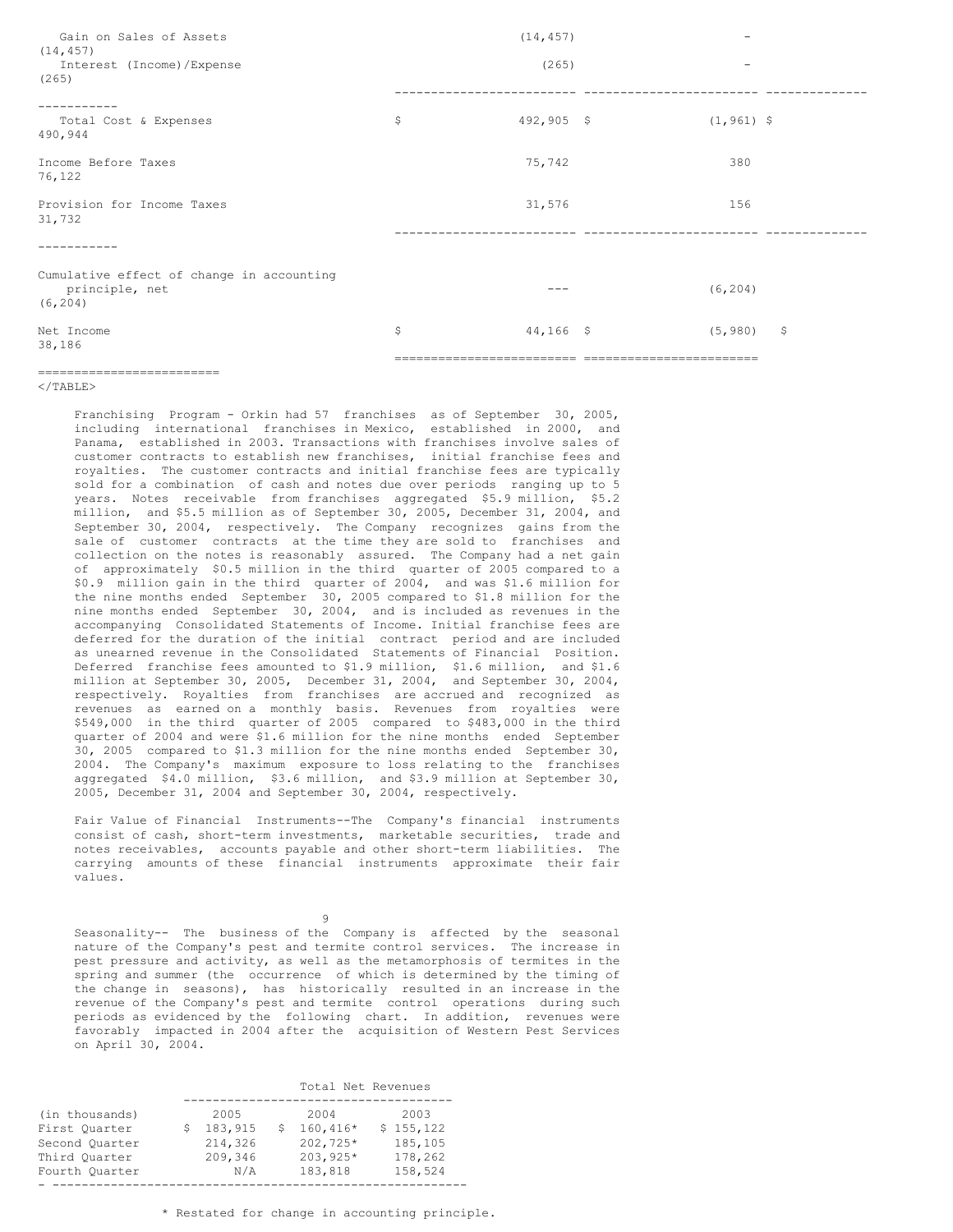#### NOTE 2. EARNINGS PER SHARE

In accordance with SFAS No. 128, Earnings Per Share ("EPS"), the Company presents basic EPS and diluted EPS. Basic EPS is computed on the basis of weighted-average shares outstanding. Diluted EPS is computed on the basis of weighted-average shares outstanding plus common stock options outstanding and unvested restricted stock awards during the period which, if exercised, would have a dilutive effect on EPS. Basic and diluted EPS have been restated for the March 10, 2005, three-for-two stock split for all periods presented (See Note 1). A reconciliation of the number of weighted-average shares used in computing basic and diluted EPS is as follows:

 $<$ TABLE> <CAPTION>

| ended                                                                                       |                     | Three months ended Nine months |                         |  |
|---------------------------------------------------------------------------------------------|---------------------|--------------------------------|-------------------------|--|
|                                                                                             |                     |                                | September 30, September |  |
| 30,                                                                                         |                     |                                |                         |  |
| (in thousands except per share data amounts)<br>2004                                        |                     | 2005 2004 2005                 | 2005                    |  |
| Net Income available to stockholders                                                        |                     |                                |                         |  |
| $<$ S $>$<br><<                                                                             | $\langle C \rangle$ | < <c></c>                      | $<<$ $<$ $<$ $>$        |  |
| (numerator for basic and diluted earnings per share):<br>\$38,186                           |                     | $$15,100$ $$13,633$            | \$45,421                |  |
| ==========<br>Shares (denominator):                                                         |                     |                                |                         |  |
| Weighted-average shares outstanding<br>(denominator for basic earnings per share)<br>68,101 |                     | 68, 117 68, 224                | 67,999                  |  |
| Effect of Dilutive securities:<br>Employee Stock Options and Restricted Stock Awards        |                     | 1,925 1,973                    | 2,046                   |  |
| 2,012<br>Adjusted Weighted-Average Shares<br>(adjusted to reflect assumed exercises)        |                     |                                |                         |  |
| (denominator for diluted earnings per share)<br>70,113                                      |                     | 70,042 70,197                  | 70,046                  |  |
| Per share amounts:                                                                          |                     |                                |                         |  |
| Basic earnings per common share                                                             |                     | $$0.22$ $$0.20$                | \$0.67                  |  |
| \$0.56<br>Diluted earnings per common share                                                 | \$0.22              | \$0.19                         | \$0.65                  |  |
| \$0.54                                                                                      |                     |                                |                         |  |
|                                                                                             |                     |                                |                         |  |

--------  $\langle$ /TABLE>

The Company bought back 536,597 shares of the Company's common stock in the third quarter of 2005 under its authorized repurchase program. Rollins has had a buyback program in place for a number of years and has routinely purchased shares when it felt the opportunity was desirable. With approximately 276,000 shares left under the current program, the Board authorized the purchase of 4 million additional shares of the Company's common stock at its quarterly meeting on April 26, 2005. This authorization enables the Company to continue the purchase of Rollins, Inc. shares when appropriate, which is an important benefit resulting from the Company's strong cash flows. Accordingly, 3,713,231 shares remain authorized for purchase. The stock buy-back program has no expiration date.

### NOTE 3. CONTINGENCIES

Orkin, one of the Company's subsidiaries, is a named defendant in Mark and Christine Butland et al. v. Orkin Exterminating Company, Inc., et al. pending in the Circuit Court of Hillsborough County, Tampa, Florida. The plaintiffs filed suit in March of 1999 and are seeking monetary damages and injunctive relief. The Court ruled in early April 2002, certifying the class action lawsuit against Orkin. Orkin appealed this ruling to the

10 Florida Second District Court of Appeals, which remanded the case back to the trial court for further findings. In December 2004 the Court issued a new ruling certifying the class action. Orkin has appealed this new ruling to the Florida Second District Court of Appeals. Orkin believes this case to be without merit and intends to defend itself vigorously through trial, if necessary. At this time, the final outcome of the litigation cannot be determined. However, in the opinion of Management, the ultimate resolution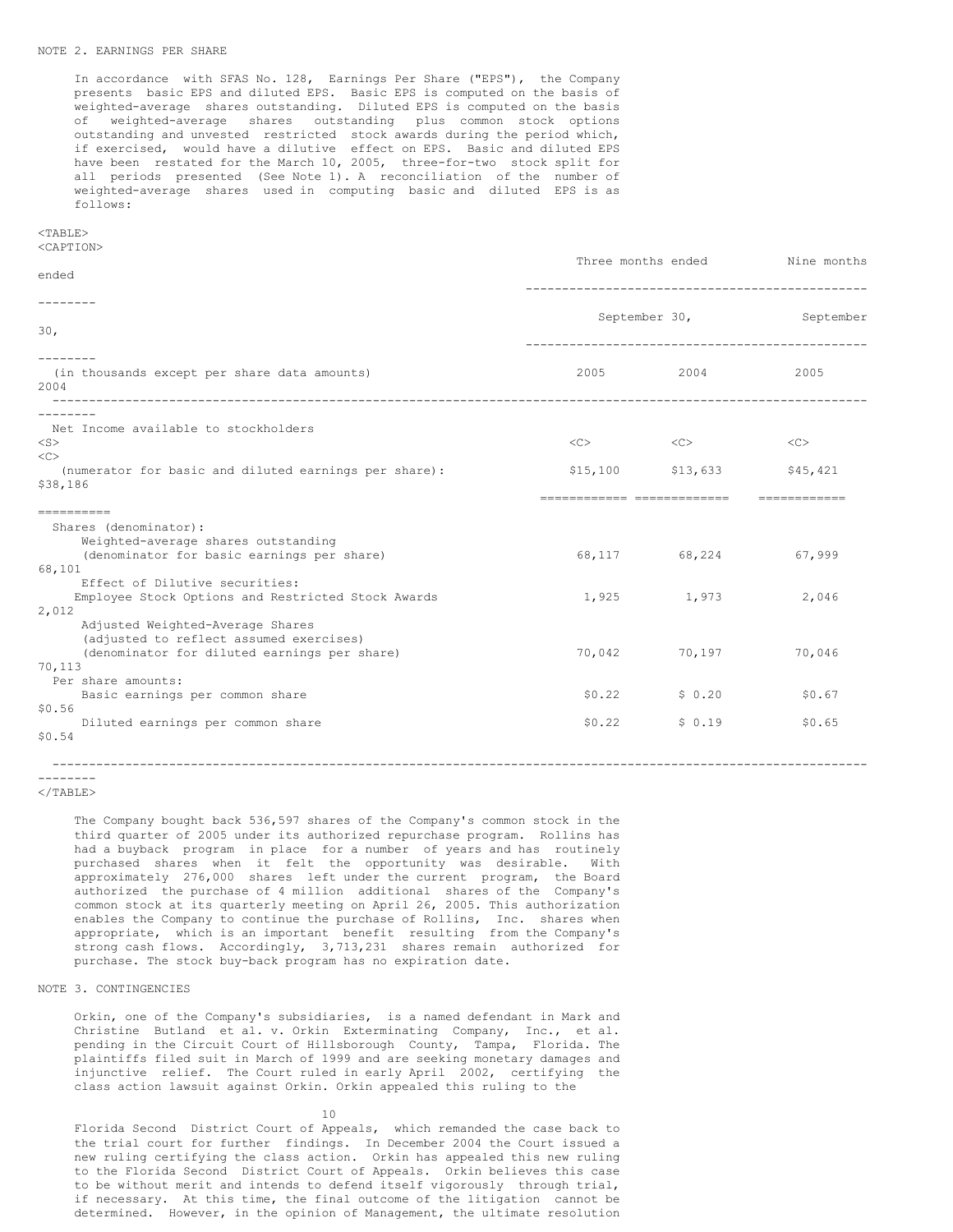of this action will not have a material adverse effect on the Company's financial position, results of operations or liquidity.

Additionally, in the normal course of business, Orkin is a defendant in a number of lawsuits, which allege that plaintiffs have been damaged as a result of the rendering of services by Orkin. Orkin is actively contesting these actions. Some lawsuits or arbitrations have been filed (Ernest W. Warren and Dolores G. Warren, et al. v. Orkin Exterminating Company, Inc., et al.; Francis D. Petsch, et al. v. Orkin Exterminating Company, Inc., et al.; and Cynthia Garrett v. Orkin, Inc.) in which the Plaintiffs are seeking certification of a class. The cases originate in Georgia and Florida. The Company believes these matters to be without merit and intends to vigorously contest certification and defend itself through trial or arbitration, if necessary. In the opinion of Management, the outcome of these actions will not have a material adverse effect on the Company's financial position, results of operations or liquidity.

Orkin is involved in certain environmental matters primarily arising in the normal course of business. The New York Department of Environmental Conservation filed an administrative proceeding against Orkin in March 2001, relating to reporting violations in Orkin's Annual Report to the Department. The Department is seeking the submission of additional reports and a fine. Orkin is working closely with the Department to address the violations and finalize the matter. In the opinion of Management, the Company's liability under any of these matters would not materially affect its financial condition, results of operations or liquidity.

# NOTE 4. STOCKHOLDERS' EQUITY

During the third quarter ended September 30, 2005, the Company repurchased 536,597 shares for \$10.5 million under its stock repurchase program. Also, during the third quarter ended September 30, 2005, approximately 150,000 shares of common stock were issued upon exercise of stock options by employees. For the nine months ended September 30, 2005, the company has issued approximately 1.1 million shares of common stock upon exercise of stock options by employees. As permitted by SFAS No. 123, Accounting for Stock-Based Compensation, the Company accounts for employee stock compensation plans using the intrinsic value method prescribed by Accounting Principles Board Opinion No. 25, Accounting for Stock Issued to Employees. No stock-based employee compensation cost is reflected in net income, as all options granted had an exercise price equal to the market value of the underlying common stock on the date of grant. The following table illustrates the effect on net income and earnings per share if the Company had applied the fair value recognition provisions of FASB Statement No. 123, Accounting for Stock-Based Compensation, to stock-based employee compensation.

# $<$ TABLE>

<CAPTION>

| ended                                                                                                                                                      | THE CC MONGHO CHUCU            |                                                                                           |                             |    |  |
|------------------------------------------------------------------------------------------------------------------------------------------------------------|--------------------------------|-------------------------------------------------------------------------------------------|-----------------------------|----|--|
|                                                                                                                                                            | ----------------------- ------ |                                                                                           | September 30, September 30, |    |  |
| (in thousands, except per share data)                                                                                                                      |                                | 2005 2004 2005 2004                                                                       |                             |    |  |
|                                                                                                                                                            |                                | ---------- ------------ ----------                                                        |                             |    |  |
| $<$ S $>$<br>Net income, as reported<br>\$38,186                                                                                                           |                                | $\langle C \rangle$ $\langle C \rangle$ $\langle C \rangle$<br>\$15,100 \$13,633 \$45,421 |                             | << |  |
| Deduct: Total stock-based employee compensation expense<br>determined under fair value based method for all awards, net of<br>related tax effects<br>(606) |                                | $(146)$ $(202)$ $(438)$<br>------------- --                                               |                             |    |  |
|                                                                                                                                                            |                                |                                                                                           |                             |    |  |
| Pro forma net income<br>\$37,580                                                                                                                           |                                | $$14,954$ $$13,431$ $44,983$                                                              |                             |    |  |
| Earnings per share:                                                                                                                                        |                                |                                                                                           |                             |    |  |
| Basic-as reported<br>\$0.56                                                                                                                                | \$0.22                         | \$0.20                                                                                    | \$0.67                      |    |  |
| Basic-pro forma<br>\$0.55                                                                                                                                  | \$0.22                         | \$0.20                                                                                    | \$0.66                      |    |  |
| Diluted-as reported<br>\$0.54                                                                                                                              | \$0.22                         | \$0.19                                                                                    | \$0.65                      |    |  |
| Diluted-pro forma<br>\$0.54                                                                                                                                | \$0.21                         | \$0.19                                                                                    | \$0.64                      |    |  |

Three months ended Nine months

 $\langle$ /TABLE>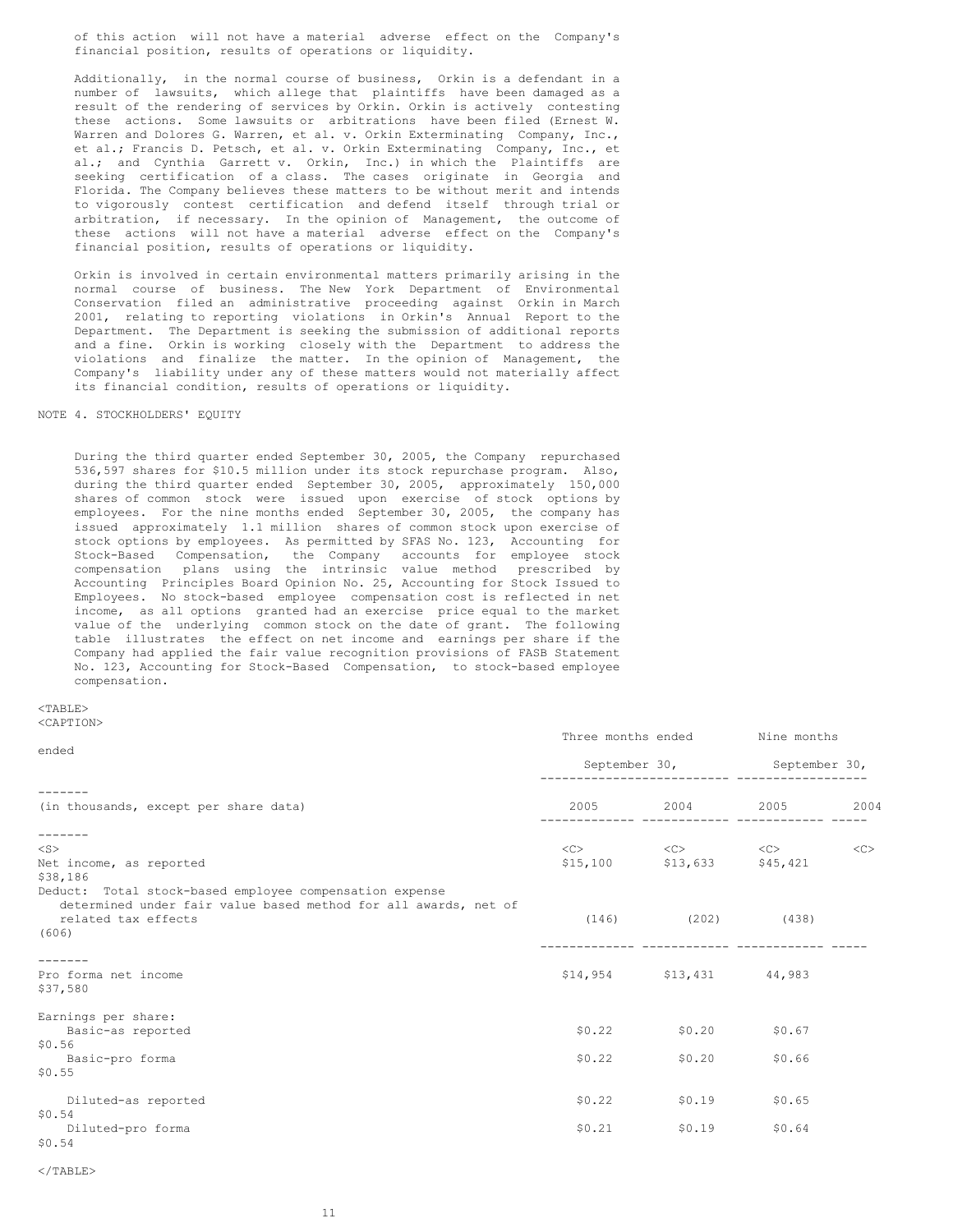Accumulated other comprehensive loss consists of the following (in thousands):

 $<$ TABLE> <CAPTION>

|                                                                          | Minimum<br>Pension<br>Liability | Foreign<br>Currency<br>Translation | Other<br>Unrealized<br>Gain/(Loss) | Total       |  |
|--------------------------------------------------------------------------|---------------------------------|------------------------------------|------------------------------------|-------------|--|
| $<$ S $>$                                                                | < <sub></sub>                   | < <sub></sub>                      | $<<$ $<$ $>$                       | <<          |  |
| Balance at December 31, 2004<br>Change during first nine months of 2005: | \$(18, 355)                     | \$2,161                            | \$128                              | \$(16, 066) |  |
| Before-tax amount                                                        | (17, 949)                       | 745                                |                                    | (17, 204)   |  |
| Tax benefit                                                              | 7.269                           | $- -$                              | (131)                              | 7.138       |  |
|                                                                          | (10, 680)                       | 745                                | (131)                              | (10, 066)   |  |
| Balance at September 30, 2005                                            | \$(29, 035)                     | \$2,906                            | (3)<br>S.                          | \$(26, 132) |  |

 $\langle$ /TABLE>

NOTE 6. ACCRUAL FOR TERMITE CONTRACTS

The Company maintains an accrual for termite contracts representing the estimated costs of reapplications, repair claims and associated labor, chemicals, and other costs relative to termite control services performed prior to the balance sheet date.

Prior to 2004, traditional termite treatments were recognized as revenue at the renewal date and an accrual was established for estimated costs of reapplications and repairs to be incurred. Beginning fourth quarter 2004, the Company adopted a new accounting method under which, the revenue received is deferred and recognized on a straight-line basis over the remaining contract term; and, the cost of reinspections, reapplications and repairs and associated labor and chemicals are expensed as incurred. For outstanding claims, an estimate is made of the costs to be incurred (including legal costs) based upon current factors and historical information. The performance of reinspections tends to be close to the contract renewal date and, while reapplications and repairs involve an insubstantial number of the contracts, these costs are incurred over the contract term. The newly adopted accounting principle eliminates the need to obtain actuarial estimates of the claim costs to be incurred and management's estimates of reapplication costs. Also, management believes the newly adopted accounting method more closely conforms to the current pattern under which revenues are earned and expenses are incurred, and conforms the accounting methodology of Orkin and its recently acquired subsidiary, Western Pest Services. The costs of providing termite services upon renewal are compared to the expected revenue to be received and a provision is made for any expected losses.

Due to this change, the Company recorded a cumulative effect adjustment of \$6.2 million (net of income taxes) during the fourth quarter of 2004.

A reconciliation of the beginning and ending balances of the accrual for termite contracts is as follows:

|                                                                                                                                        | Nine months ended<br>September 30, |                                 |  |  |
|----------------------------------------------------------------------------------------------------------------------------------------|------------------------------------|---------------------------------|--|--|
| (In thousands)                                                                                                                         | 2005                               | 2004                            |  |  |
| Beginning Balance<br>Effect of Change in Accounting Principle<br>Current Period Provision<br>Settlements, Claims and Expenditures Made | \$25,311<br>11,089                 | \$43,873<br>(17, 270)<br>11,682 |  |  |
| During the Period<br>Western Pest Acquisition                                                                                          | (12, 352)                          | (12, 544)<br>373                |  |  |
| Ending Balance                                                                                                                         | \$24,048                           | \$26,114                        |  |  |

## 12 NOTE 7. PENSION AND POST-RETIREMENT BENEFIT PLANS

The following represents the net periodic pension benefit costs and related components in accordance with SFAS 132 ( R ):

| Components of Net Pension Benefit Cost |                    |      |                   |      |
|----------------------------------------|--------------------|------|-------------------|------|
|                                        |                    |      |                   |      |
|                                        | Three months ended |      | Nine months ended |      |
|                                        | September 30,      |      | September 30,     |      |
| (in thousands)                         | 2005               | 2004 | 2005              | 2004 |
| Service Cost                           | -- \$1,297         |      | $$2,794$ $$3,891$ |      |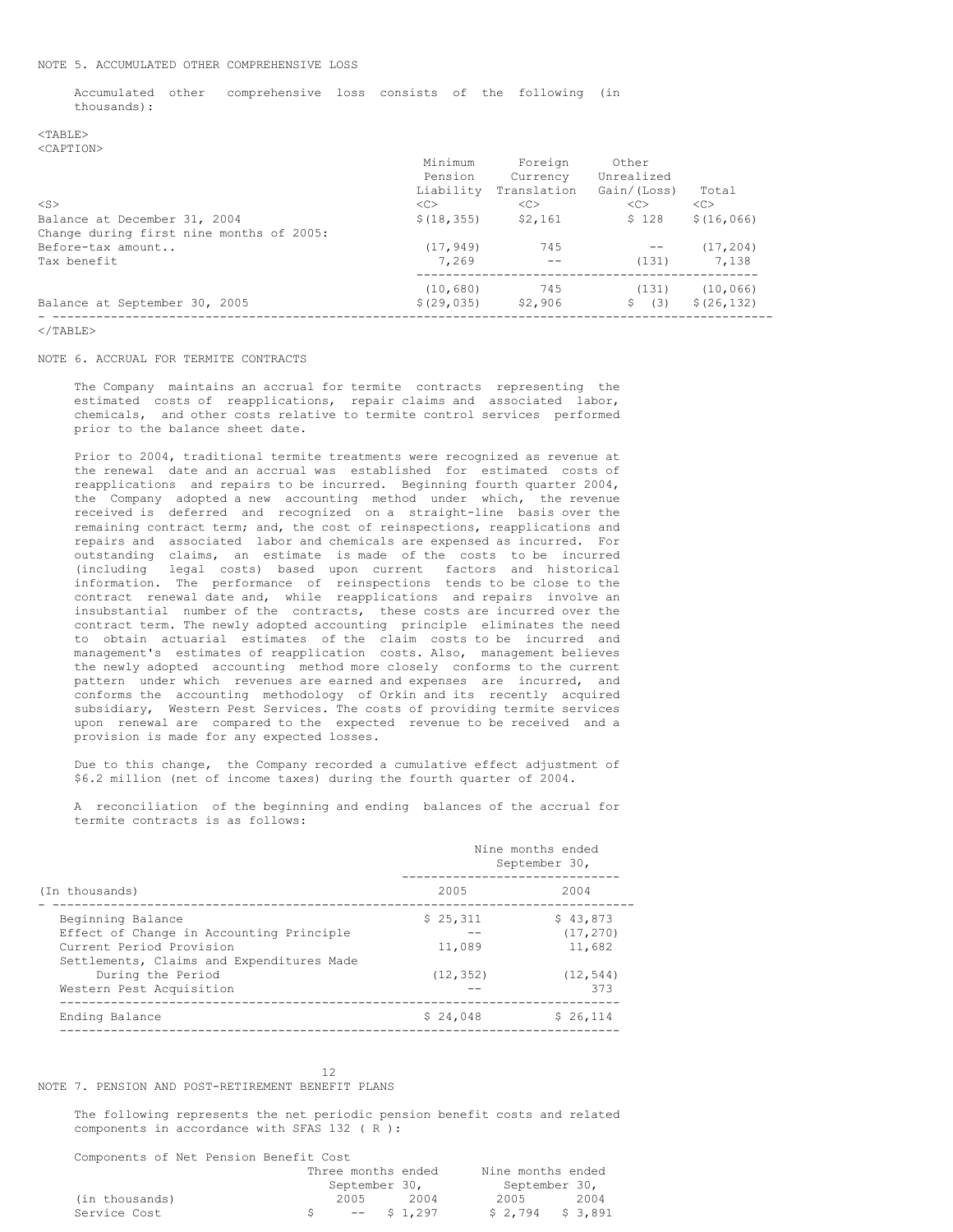| Interest Cost                  |   | 1,975    | 2,074    | 6,392    | 6,222    |
|--------------------------------|---|----------|----------|----------|----------|
| Expected Return on Plan Assets |   | (2, 468) | (2, 394) | (7, 396) | (7, 182) |
| Amortization of:               |   |          |          |          |          |
| Prior Service Benefit          |   |          | (217)    | (434)    | (651)    |
| Unrecognized Net Loss          |   | 1,112    | 845      | 3,440    | 2,535    |
|                                |   |          |          |          |          |
| Net Periodic Benefit Cost      | S | 619      | \$1.605  | \$4,796  | \$4,815  |
| SFAS 88 Curtailment Gain       |   |          |          | (4, 176) |          |
|                                |   |          |          |          |          |
| Total                          | S | 619      | \$1.605  | 620      | \$4.815  |

In June 2005, the Company recorded a \$4.2 million non-cash curtailment adjustment in accordance with SFAS No. 88, "Employer's Accounting for Settlements and Curtailments of Defined Benefit Pension Plans and for Termination Benefits", ("SFAS No. 88") in connection with freezing the defined benefit pension plan, and using actuarial assumptions consistent with those we used at December 31, 2004. SFAS No. 88 requires curtailment accounting if an event eliminates, for a significant number of employees, the accrual of defined benefits for some or all of their future services. In the event of a curtailment, an adjustment must be recognized for the unrecognized prior service cost associated with years of service no longer expected to be rendered.

#### NOTE 8. RELATED PARTY TRANSACTIONS

The Board of Directors, at its quarterly meeting on January 27, 2004, approved the formation of a committee (the "Committee") made up of Messrs. Bill J. Dismuke and James B. Williams, who are independent directors, to evaluate all related party transactions. On April 28, 2004, the Company sold real estate in Okeechobee County, Florida to LOR, Inc., a company controlled by R. Randall Rollins, Chairman of the Board of Rollins, Inc. and Gary W. Rollins, Chief Executive Officer, President and Chief Operating Officer of Rollins, Inc. for \$16.6 million in cash. The sale resulted in a net gain after tax of \$8.1 million or \$0.11 per share since the real estate had appreciated over approximately 30 years it had been owned by the Company. The real estate was under a lease agreement with annual rentals of \$131,939 that would have expired September 30, 2007. On May 28, 2004, the Company sold real estate in Sussex County, Delaware to LOR, Inc. for \$111,000 in cash. The sale resulted in an immaterial net gain after tax. In addition, the Company on October 22, 2004 purchased real estate located at 2158 Piedmont Road, N.E., Atlanta, Georgia 30324, adjacent to the Company's headquarters, from LOR, Inc. for \$4.6 million. The Company sold an additional piece of real estate in Sussex County, Delaware to LOR, Inc. or an entity wholly owned by LOR, Inc. for \$10.6 million in cash. The transaction took place on December 29, 2004 and resulted in a \$6.3 million gain, net of costs and after taxes. The Committee was furnished with full disclosure of all related party transactions, including independent appraisals, and determined that the terms of the transactions were reasonable and fair to the Company.

# NOTE 9. ACQUISITIONS

On April 30, 2004, the Company acquired substantially all of the assets and assumed certain liabilities of Western Pest Services ("Western"), and the Company's consolidated financial statements include the operating results of Western from the date of the acquisition. Neither Western nor its principals had any prior relationship with the Company or its affiliates. Western was engaged in the business of providing pest control services and the Company has continued this business. The acquisition was made pursuant to an Asset Purchase Agreement (the "Western Agreement") dated March 8, 2004, between Rollins, Inc. and Western Industries, Inc. and affiliates. The consideration for the assets and certain noncompetition agreements (the "Purchase Price") was approximately \$106.6 million, including approximately \$7.0 million of assumed liabilities. The Purchase Price was funded with cash on hand, the sale of property located in Okeechobee County, Florida and a \$15.0 million senior unsecured revolving credit facility.

13

Pursuant to the Western Agreement, the Company acquired substantially all of Western's property and assets, including accounts receivable, real property leases, seller contracts, governmental authorizations, data and records, intangible rights and property and insurance benefits. As described in the Western Agreement, the Company assumed only specified liabilities of Western and obligations under disclosed assigned contracts.

The Company engaged an independent valuation firm to determine the allocation of the purchase price to Goodwill and identifiable Intangible assets. Such valuation resulted in the allocation of \$41.3 million to Goodwill and \$55.2 million to other intangible assets, principally customer contracts. The finite-lived intangible assets, principally customer contracts, are being amortized over periods principally ranging from 8 to 12.5 years on a straight-lined basis.

On April 30, 2004, in a transaction ancillary to the Western acquisition,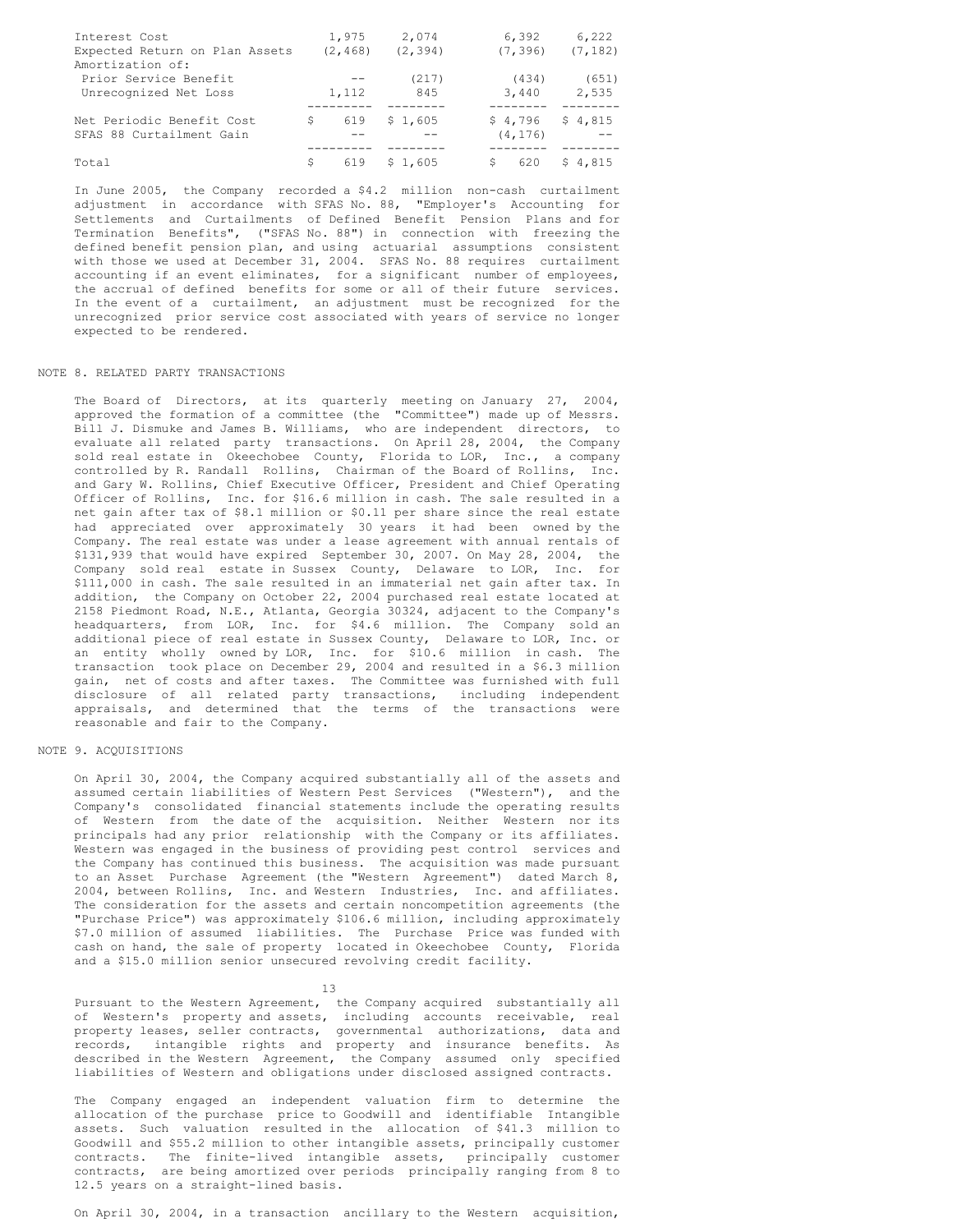the Company acquired Residex Corporation ("Residex"), a company that distributes chemicals and other products to pest management professionals, pursuant to an Asset Purchase Agreement (the "Residex Agreement") dated March 8, 2004, between Rollins, Inc. and Western Industries, Inc., JBD Incorporated and Residex Corporation. Subsequently on April 30, 2004, the Company sold Residex to an industry distribution group. The amounts involved were not material and no gain or loss was recognized on the transaction.

Prior to the acquisition, Western Pest Services was recognized as a premier pest control business and ranked as the 8th largest company in the industry. Based in Parsippany, NJ, the Company provides pest elimination and prevention to homes and businesses to over 130,000 customers from New York to Virginia with additional operations in Georgia and Florida. Western is primarily a commercial pest control service company and its existing businesses complement most of the services that Orkin offers, in an area of the country in which Orkin has not been particularly strong, the Northeast. The Company's consolidated statements of income include the results of operations of Western for all periods after May 1, 2004.

## NOTE 10. PRO FORMA FINANCIAL INFORMATION

The pro forma financial information presented below gives effect to the Western acquisition as if it had occurred as of the beginning of our fiscal year 2004. The information presented below is for illustrative purposes only and is not necessarily indicative of results that would have been achieved if the acquisition actually had occurred as of the beginning of such years or results, which may be achieved in the future.

<TABLE> <CAPTION>

|                                                                                       |    | Three Months Ended | Nine      |                                                |              |                                   |              |
|---------------------------------------------------------------------------------------|----|--------------------|-----------|------------------------------------------------|--------------|-----------------------------------|--------------|
| Months Ended                                                                          |    | September 30,      |           |                                                |              |                                   |              |
| September 30,                                                                         |    |                    |           | -------------------------------------          |              |                                   |              |
| -----------------<br>2004                                                             |    | 2005               |           | 2004                                           |              | 2005                              |              |
| -----------------                                                                     |    |                    |           |                                                |              |                                   |              |
| REVENUES<br>$<$ S $>$<br><<                                                           | << |                    | < <c></c> |                                                | <<           |                                   |              |
| Customer Services<br>593,744                                                          | \$ | $209,346$ \$       |           | 203,925<br>=================================== | $\mathsf{S}$ | $607,587$ \$<br>----------------- |              |
| =================                                                                     |    |                    |           |                                                |              |                                   |              |
| INCOME BEFORE INCOME TAXES AND CUMULATIVE EFFECT OF<br>CHANGE IN ACCOUNTING PRINCIPLE |    | 25,379             |           | 22,944                                         |              | 76,339                            |              |
| 79,081                                                                                |    |                    |           |                                                |              |                                   |              |
| INCOME BEFORE CUMULATIVE EFFECT OF CHANGE IN ACCOUNTING<br>PRINCIPLE<br>46,146        |    | 15,100             |           | 13,633                                         |              | 45,421                            |              |
| NET INCOME<br>38,171                                                                  | \$ |                    |           |                                                |              | \$45,421<br>=================     | $\mathsf{S}$ |
| ==================<br>EARNINGS PER SHARE - BASIC<br>0.56                              | \$ | 0.22               | \$        | 0.20<br>==================================     | \$           | 0.67<br>----------------          | -\$          |
| ==================<br>EARNINGS PER SHARE - DILUTED<br>0.54                            | \$ | 0.22               | \$        | 0.19<br>==================================     | \$.          | 0.65<br>=================         | -S           |
| =================<br>Average Shares Outstanding---Basic<br>68,101                     |    | 68,117             |           | 68,224                                         |              | 67,999                            |              |
| Average Shares Outstanding---Diluted<br>70,113                                        |    | 70,042             |           | 70,197                                         |              | 70,046                            |              |

 $<$ /TABLE>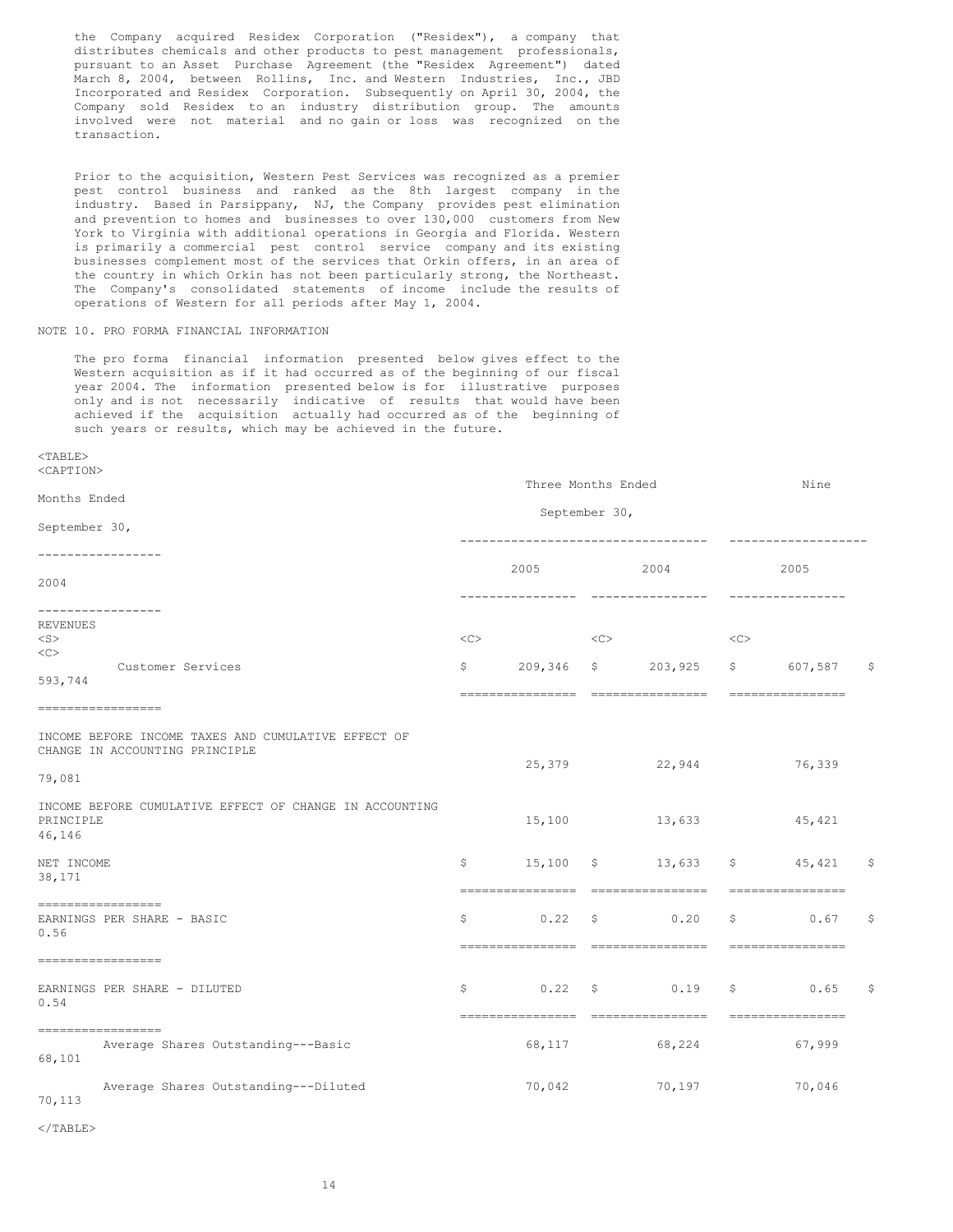On October 1, 2005, the Company, announced it completed the acquisition of The Industrial Fumigant Company, (IFC). The acquisition was an all cash transaction that cost approximately \$24.3 million including the assumption of debt. IFC is recognized as a premier pest management company serving the Food and Commodity Industries and ranked as the 24th largest company in the industry. Based in Olathe, Kansas, the Company provides nationwide coverage through its 25 offices and 17 warehouses.

Item 2. Management's Discussion and Analysis of Financial Condition and Results of Operations.

## Overview

In the third quarter, the Company reported its 23rd consecutive quarter of improved earnings results.

Rollins, Inc. also continued to improve revenues during the quarter. However, as reported in the Company's press release dated October 26, 2005, these revenues were negatively impacted by approximately \$1 million (half of which came from three branches in New Orleans) as a result of damage done by Katrina and Rita in Louisiana, Mississippi, Alabama, and Texas. Sixteen of Orkin's branches were affected, some to a minor degree and others quite severely, impacting over 220 of the Company's employees. Within days of Katrina's devastation the Company had dispatched 2 trucks to the area with food, water, generators and other supplies. Orkin, Inc. has provided employment for these employees in other branches. The Company has established a Rollins/Employee Relief fund to assist employees and have generated at this time approximately \$125,000 to distribute to the employees with the greatest need.

It is difficult to estimate exactly when the Company will begin to reverse these shortfalls since the ultimate status of many impacted customer homes is uncertain. Some branches will recover sooner than others. The Company expects to see an impact on our fourth quarter.

During the quarter Rollins, Inc. continued to make progress with its commercial pest control business initiatives and are positive concerning the roll out this project. The processes, products and technology that will be implemented in the future will make it easier for customers in this service offering to do business with Orkin, while at the same time making it more efficient and profitable for the Company.

The acquisition of Industrial Fumigant Company on October 1st is consistent with the Company's plan to accelerate the growth of its commercial business. IFC is an outstanding company and Rollins, Inc. is extremely pleased to have them as part of the Rollins family of companies. Located in Olathe, Kansas IFC has been dedicated to pest management in the food and commodity industries since it's founding over 60 years. Their concentration on these industries has made IFC a leader in food plant pest management as well as related auditing and training. They provide nationwide service through their 25 offices and 17 warehouses. Tom Walters the Vice President of Rollins, Inc.'s wholly owned subsidiary, Western Pest Services, will be overseeing this acquisition. The Company plans to keep IFC as a stand-alone operation. Rollins, Inc. looks forward to working with and learning from IFC's team of professionals and better understanding how they have penetrated this very desirable market. Additionally, the Company believes IFC will help Rollins, Inc. with the technology used for high-end Food processing customers.

The Company continues to invest in new payroll initiative and training to improve our service and sales to customers while enhancing employee retention.

Earlier this year, the Company announced its investment in a company wide satellite training delivery system, which will enable employees to receive training at a faster rate, reduce training costs over the next several years and provide more consistent training products. The majority of the equipment for production and broadcast of the Company's satellite training programs has been installed and the communication channels for the broadcast programs to remote sites have been successfully tested at this time. The Company expects the complete installation of satellite equipment in by the end of the year. Rollins, Inc. is the first company to install a new satellite technology known as Interactive Video-On-Demand (IVOD). This capability is included in the satellite receiver that is being installed at each of the Company's branches. In addition to broadcasting live programs, the receiver has the ability to provide stored programming (such as Interactive Distributed Learning or Employee Communications) to Rollins, Inc.'s associates at any time (24 X 7). After the live session has been broadcast, other viewers can interact with the system later as if they were attending the live session. The functionality is similar to TiVo, but has the added capability of capturing interactive responses. Examples of how the system can be used: associates can complete tests of their knowledge of what has been presented; respond to multiple choice questions; etc. The receiver also contains 120 Gigabytes of storage (up to 80 hours of video programming) and has technologies that we can activate later that will allow us to deliver our satellite signal to any computer with a monitor on our IT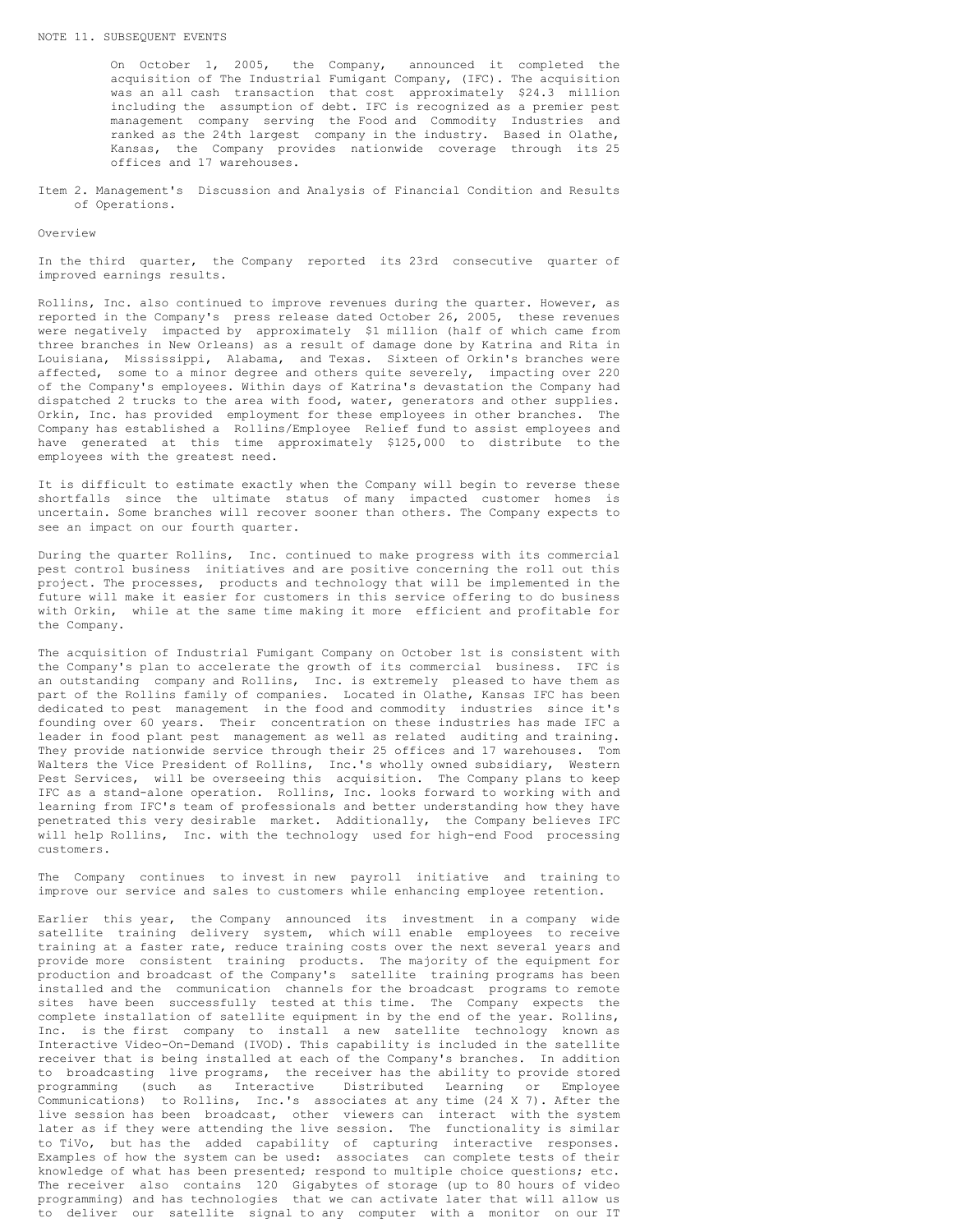15

Rollins, Inc. and the Rollins Family continue to work nationally to promote Orkin and pest control awareness and professionalism. Recently, the O.Wayne Rollins Foundation pledged \$150,000 to the University of Florida's Institute of Food and Agricultural Sciences to help establish the Orkin Termite Training Facility at the Mid-Florida Research and Education Center located in Apopka, FL. The training center will support integrated pest management programs developed by the University's entomologists and Orkin pest professionals, and will be made available to the entire industry. The University's faculty and staff, along with other industry professionals, will provide statewide training to a wide range of individuals including pest control professionals, regulators, government employees and students.

Rollins, Inc. takes great pleasure in the recognition that both individuals and companies within Rollins receive. Earlier this month Rollins wholly owned subsidiary, Orkin/PCO Service Corporation, was named one of the Best Employers for Canadians over age 50. CARP, Canada's largest advocacy group for Canadians over 50, sponsored the competition. Additionally, Pest Control Magazine inducted Paul Hardy, Orkin's Termite Technical Director as a member of the Industries Hall of Fame at its national conference in Nashville. Tom Walters, Rollins, Inc.'s Vice President and General Manager of Western Pest Services, was named by Pest Control Technology magazine's winner of the 2005 Leadership Award and Glen Rollins, Orkin, Inc.'s President, was honored as Professional of the Year at the same National meeting.

The Company's commercial project, the routing and scheduling initiative and automated payroll development are on schedule and budget. While there is significant up front cost involved, these three investments will have a large impact on the future of the company. Rollins, Inc. is committed to advancing and the Company believes the initiatives that have been put into place will enable the Company to accomplish this going forward.

Rollins, Inc.'s third quarter net income grew 10.8% to \$15.1 million or \$.22 per diluted share, compared to \$13.6 million or \$0.19 per diluted share for the third quarter ended September 30, 2004. The Company's revenue for the third quarter grew 2.7% to \$209.3 million compared to \$203.9 million for the third quarter ended September 30, 2004. The timing of the Western acquisition last year no longer impacts the comparison; both quarters include full quarter results from Western. This is the last quarter the sale of Dettelbach impacts the quarter to previous year's quarter comparison, as that business contributed \$400k in revenue last year decreasing our revenue growth comparison by .2%. A bigger impact on the revenue were the hurricanes. The Company was impacted to varying degrees in 16 branches located in the Gulf States. In total the revenue in these 16 branches were down from the comparable periods last year \$1.0 million or .5%. Rollins, Inc. expects business to be close to normal service levels in 11 of these branches in the fourth quarter. However, it will be some time before Orkin, Inc.'s three branches in New Orleans and the branches in Gulfport, Mississippi and Lake Charles, Louisiana., return to the full service levels experienced prior to the hurricanes. These branches were impacted varying degrees but experienced revenue decreases from 45% to 87%.

Rollins, Inc.'s commercial pest control which contributed almost 40% of the Company's revenue grew at 5.7%, with both Western Pest Services and PCO Orkin Canada contributing greatly. The Company's residential pest control which is also almost 40% of our revenue along with our Termite business which represents roughly 20%, both grew by a little over 1.0%.

Gross margin for the quarter was 49.2% versus 48.5% last year. The improved margins continue to be mainly attributable to continued reductions in our Material and Supply cost, which has been favorably impacted by the Company's Univar national distribution agreement. This margin improvement was partially offset by an increase in our insurance, claims and litigation expense. The number of the Company's new termite claims and general litigation continues to decline and the backlog of open claims is at its lowest number in the recent history of the company. Also affecting margins this quarter was fleet expenses. While the Company has fewer vehicles, driving fewer miles than last year, the Company could not overcome the 31% increase in the average gas price per gallon, and total fleet expenses rose \$600k, or 7.9%.

Depreciation and amortization totaled \$5.8 million for the 3rd quarter depreciation of \$2.9 million and amortization of intangibles at \$2.9 million . The amortization represents a significant non-cash charge to the Statement of Income. In 2005 total amortization of intangibles expense will be approximately \$12.3 million, versus \$10.9 million in 2004. Based upon our fully diluted shares outstanding as of September 30, 2005, it will represent a charge of almost 18 cents pre-tax, and 11 cents after tax to GAAP EPS this year.

Tax provision for the quarter remained at 40.5%.

Rollins, Inc.'s balance sheet remains strong with cash and cash equivalents of \$79.5 million as of September 30, 2005. Rollins, Inc.'s strong balance sheet and cash, positions the Company to take advantage of any future acquisitions that meet the Company's requirements. Subsequent to quarter end Rollins, Inc. closed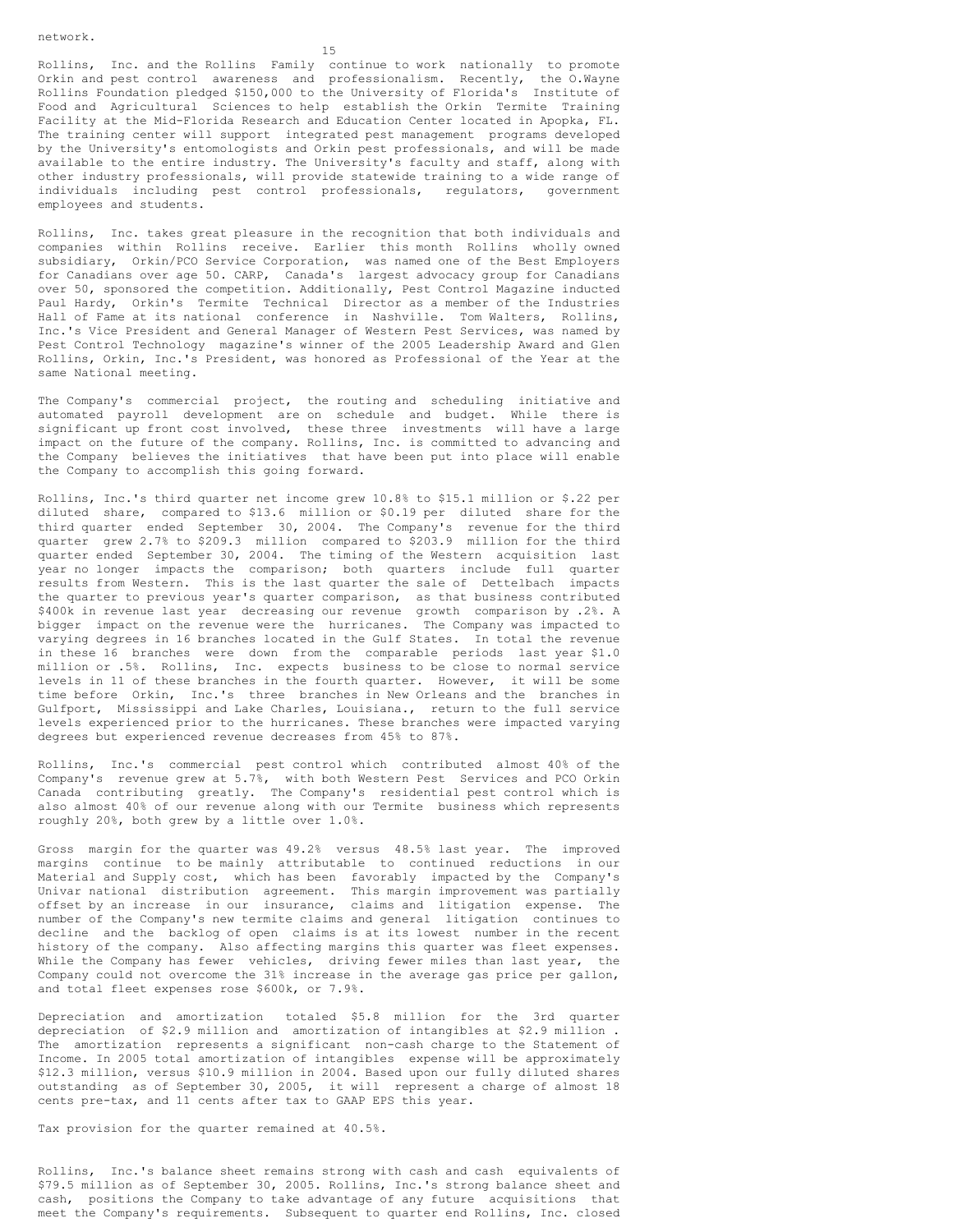on the IFC acquisition that was all cash deal that cost approximately \$24.3 million including the assumption of debt.

16

On April 27, 2005, Rollins, Inc. announced that the Company's Board of Directors had authorized the purchase of an additional 4 million shares of the Company's stock. During the third quarter, Rollins, Inc. repurchased 536,597 shares.

| $<$ TABLE><br><caption></caption>                                           |    |                    |    |                                                                                        |                           |                  |                                                      |    |               |
|-----------------------------------------------------------------------------|----|--------------------|----|----------------------------------------------------------------------------------------|---------------------------|------------------|------------------------------------------------------|----|---------------|
| Results of Operations                                                       |    |                    |    |                                                                                        | % Better/                 |                  |                                                      |    |               |
| % Better/                                                                   |    |                    |    |                                                                                        |                           |                  |                                                      |    |               |
| (Worse) as                                                                  |    |                    |    |                                                                                        | (Worse) as<br>Compared to |                  |                                                      |    |               |
| Compared to                                                                 |    |                    |    |                                                                                        |                           |                  |                                                      |    |               |
| Same                                                                        |    |                    |    |                                                                                        | Same                      |                  |                                                      |    |               |
| Quarter in                                                                  |    | Three months ended |    |                                                                                        |                           |                  | Quarter in Mine months ended                         |    |               |
|                                                                             |    |                    |    | September 30,                                                                          | Prior Year                |                  | September 30,                                        |    |               |
| Prior Year                                                                  |    |                    |    |                                                                                        |                           |                  |                                                      |    |               |
| (in thousands)                                                              |    | 2005               |    | 2004                                                                                   |                           |                  | 2005                                                 |    | 2004          |
| $<$ S $>$                                                                   | << |                    | << |                                                                                        | $\langle C \rangle$       | $<<$ $<$ $<$ $>$ |                                                      | << |               |
| <<                                                                          |    |                    |    |                                                                                        |                           |                  |                                                      |    |               |
| Revenues                                                                    | S  |                    |    |                                                                                        |                           |                  | $209,346$ \$ $203,925$ $2.7$ $\approx$ \$ 607,587 \$ |    | 567,066       |
| 7.1%<br>Costs:                                                              |    |                    |    |                                                                                        |                           |                  |                                                      |    |               |
| Cost of Services Provided                                                   |    |                    |    | $106,398$ $105,035$ $(1.3)$                                                            |                           |                  | 315,630                                              |    | 295,585       |
| (6.8)<br>Depreciation and Amortization                                      |    |                    |    | 5,800 6,249 7.2                                                                        |                           |                  | 17,808                                               |    | 16,670        |
| (5.4)                                                                       |    |                    |    |                                                                                        |                           |                  |                                                      |    |               |
| Sales, General and Administrative 72,258 70,080 (3.1)                       |    |                    |    |                                                                                        |                           |                  | 203,835                                              |    | 193,411       |
| (5.4)<br>Gain on Sale of Assets                                             |    |                    |    |                                                                                        | $(315)$ $(100.0)$         |                  | (544)                                                |    | (14, 457)     |
| (96.2)<br>Pension Curtailment                                               |    | $---$              |    | $- - -$                                                                                | $- - -$                   |                  | (4, 176)                                             |    | $---$         |
| 100.0                                                                       |    |                    |    |                                                                                        |                           |                  |                                                      |    |               |
| Interest Income<br>N/M                                                      |    | (489)              |    | $(68)$ N/M                                                                             |                           |                  | (1, 305)                                             |    | (265)         |
| ______________                                                              |    |                    |    |                                                                                        |                           |                  |                                                      |    |               |
| Income Before Income Taxes<br>0.3                                           |    |                    |    | 25,379 22,944 10.6                                                                     |                           |                  |                                                      |    | 76,339 76,122 |
| Provision for Income Taxes<br>2.6                                           |    |                    |    | $10,279$ 9,311 (10.4)                                                                  |                           |                  |                                                      |    | 30,918 31,732 |
|                                                                             |    |                    |    |                                                                                        |                           |                  |                                                      |    |               |
| Income Before Cumulative Effect of<br>Change in Accounting Principle<br>2.3 |    |                    |    |                                                                                        |                           |                  | $15,100$ $13,633$ $10.8$ $45,421$                    |    | 44,390        |
| Cumulative Effect of Change in<br>Accounting Principle<br>100.0             |    | $- - -$            |    | $- - -$                                                                                | $- - -$                   |                  | $- - -$                                              |    | (6, 204)      |
|                                                                             |    |                    |    |                                                                                        |                           |                  |                                                      |    |               |
| Net Income<br>18.9%                                                         | \$ |                    |    | $15,100 \quad \frac{1}{5} \quad 13,633 \quad 10.8 \quad \frac{1}{5} \quad \frac{1}{5}$ |                           |                  | $45,421$ \$                                          |    | 38,186        |

</TABLE>

Revenues for the quarter ended September 30, 2005 increased to \$209.3 million, an increase of \$5.4 million or 2.7%. For the third quarter of 2005 the primary revenue drivers were Orkin Canada, which contributed \$16.1 million for an increase of \$2.4 million, Western, which contributed \$19.1 million for an increase of \$1.2 million, as well as Orkin's pest control business, which increased \$1.6 million while growing 1.2%. Every-other-month service, the Company's primary residential pest control service offering, continues to grow in importance, comprising 59.5% of new residential pest control sales for the third quarter of 2005 compared to 57.9% in the third quarter 2004. The Company's foreign operations accounted for less than 8% of total revenues during the third quarter 2005 compared to less than 7% of the total during the third quarter 2004.

==========================================================================================

The revenues of the Company are affected by the seasonal nature of the Company's pest and termite control services as, described in Note 1 to the Company's financial statements above. The Company's revenues as a historical matter tend to peak during the second and third quarters, as evidenced by the following chart.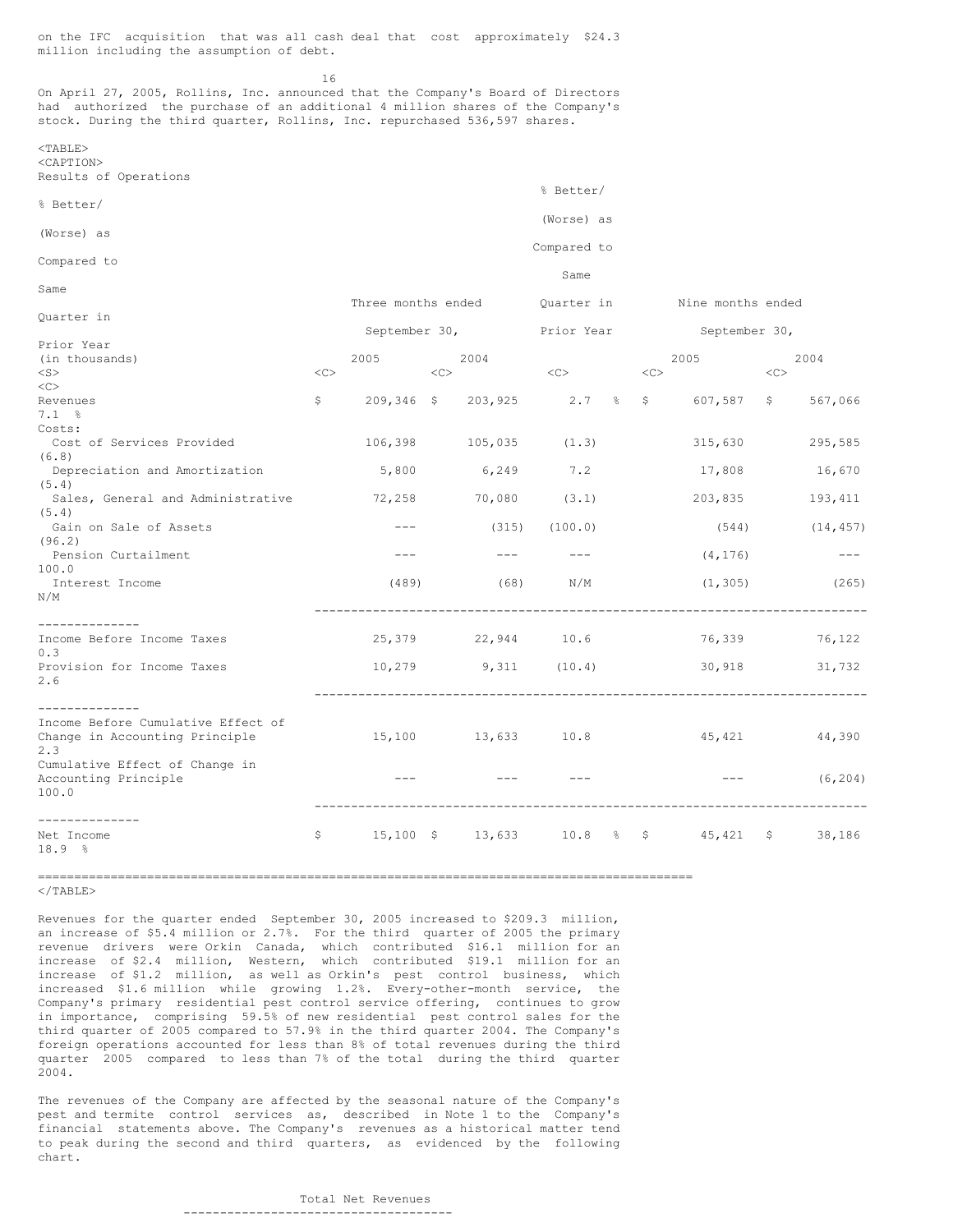| (in thousands) | 2005    | 2004       | 2003      |  |
|----------------|---------|------------|-----------|--|
| First Ouarter  | 183,915 | $160.416*$ | \$155.122 |  |
| Second Ouarter | 214,326 | 202.725*   | 185,105   |  |
| Third Quarter  | 209,346 | 203.925*   | 178,262   |  |
| Fourth Ouarter | N/A     | 183,818    | 158,524   |  |
|                |         |            |           |  |

\* Restated for change in accounting principle.

Cost of Services Provided for the third quarter ended September 30, 2005 increased \$1.4 million or 1.3%, compared to the quarter ended September 30, 2004, although the expense expressed as a percentage of revenues decreased by 0.7 percentage points, representing 50.8% of revenues for the third quarter 2005 compared to 51.5% of revenues in the prior year's third quarter. Cost of Services Provided as a percentage of revenues decreased primarily due to lower personnel related costs, and from employee productivity improvements at Orkin. These were partially offset by higher service salaries and insurance and claims due to higher insurance premiums. Management believes that it is addressing the cause of the insurance increases.

Sales, General and Administrative for the quarter ended September 30, 2005 increased \$2.2 million or 3.1% as compared to the third quarter 2004. As a percentage of revenues, Sales General and Administrative remained flat with an increase of only 0.1 percentage point or 0.3%, representing 34.5% of total revenues compared to 34.4% for the prior year quarter. The increase in Sales, General and Administrative as a percentage of revenue was mainly attributable to higher administrative salaries and advertising costs. The costs were partially offset by the lower personnel related costs.

17

Depreciation and Amortization expenses for the third quarter ended September 30, 2005 decreased by \$0.4 million or 7.2% to \$5.8 million versus the prior year quarter. The decrease was due in part to the revaluation of intangible assets acquired in the Western Pest acquisition. As part of the Western acquisition, \$55.2 million of finite-lived intangible assets, principally customer contracts, were acquired. They will be amortized over periods principally ranging from 8 to 12.5 years.

Income Taxes. The Company's tax provision of \$10.3 million for the third quarter ended September 30, 2005 reflects increased pre-tax income over the prior year period and a slight decrease in the effective tax rate. The effective tax rate was 40.5% for the third quarter ended September 30, 2005 and 40.6% for the third quarter ended September 30, 2004.

# Critical Accounting Policies

We view critical accounting policies to be those policies that are very important to the portrayal of our financial condition and results of operations, and that require Management's most difficult, complex or subjective judgments. The circumstances that make these judgments difficult or complex relate to the need for Management to make estimates about the effect of matters that are inherently uncertain. We believe our critical accounting policies to be as follows:

Accrual for Termite Contracts-- The Company maintains an accrual for termite claims representing the estimated costs of reapplications, repairs and associated labor and chemicals, settlements, awards and other costs relative to termite control services performed prior to the balance sheet date. It is significant that the actual number of claims has decreased in recent years due to changes in the Company's business practices. Positive changes to our business practices include revisions made to our contracts, more effective treatment methods that include a directed-liquid and baiting program, more effective termiticides, and expanding training.

Accrued Insurance-- The Company self-insures, up to specified limits, certain risks related to general liability, workers' compensation and vehicle liability. The estimated costs of claims under the self-insurance program are accrued based upon historical trends as incidents occur, whether reported or unreported (although actual settlement of the claims may not be made until future periods) and may be subsequently revised based on developments relating to such claims. The Company contracts an independent third party actuary on an annual basis to provide the Company an estimated liability based upon historical claims<br>information. The actuarial study is a major consideration, along with The actuarial study is a major consideration, along with Management's knowledge of changes in business practices and existing claims compared to current balances. The reserve is established based on all these factors. Due to the uncertainty associated with the estimation of future loss and expense payments and inherent limitations of the data, actual developments may vary from the Company's projections. This is particularly true since critical assumptions regarding the parameters used to develop reserve estimates are largely based upon judgment. Therefore, changes in estimates may be sufficiently material. Management's judgment is inherently subjective and a number of factors are outside Management's knowledge and control. Additionally, historical information is not always an accurate indication of future events. It should be noted that the number of claims has been decreasing due to the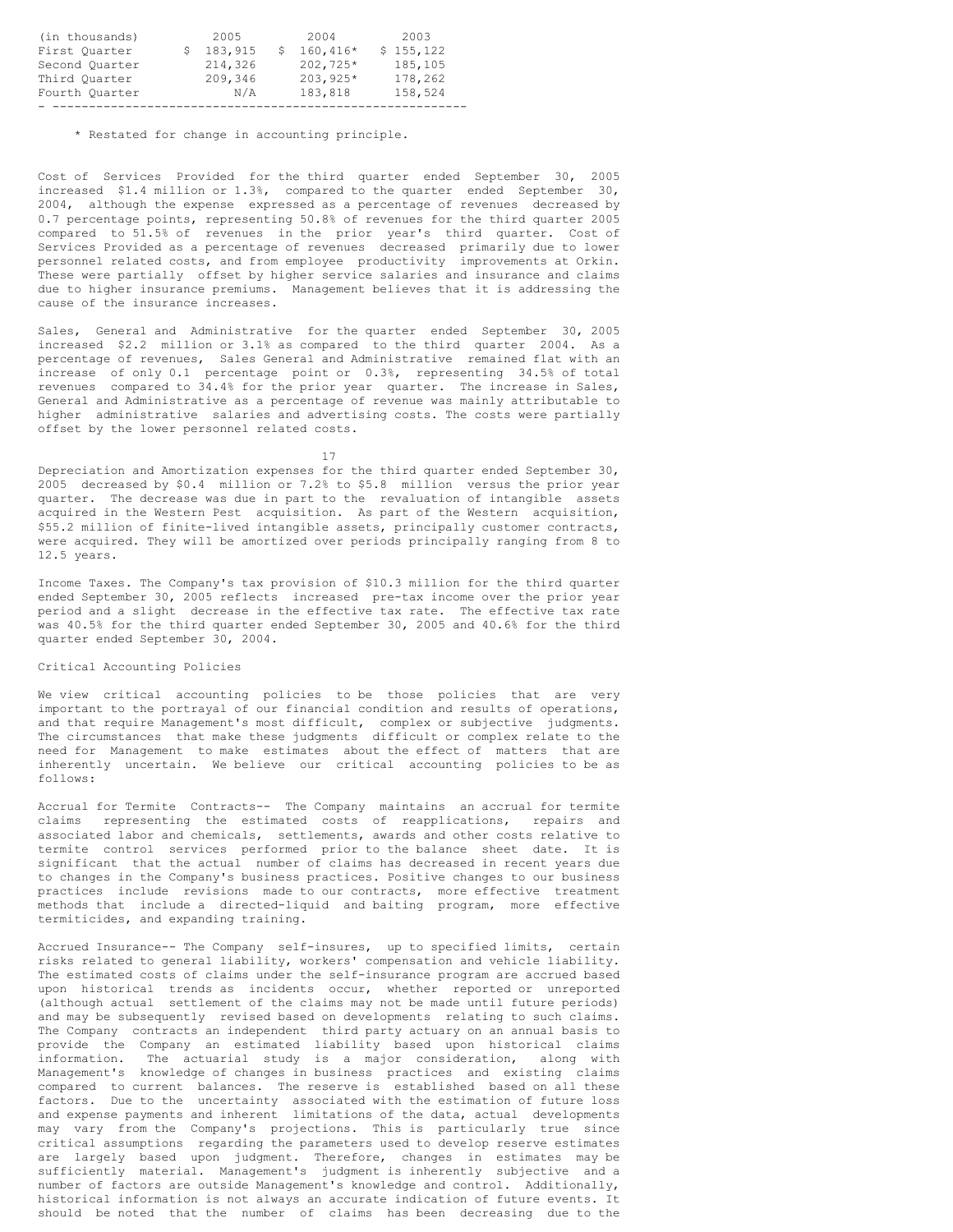Company's proactive risk management to develop and maintain ongoing programs. Initiatives that have been implemented include pre-employment screening and an annual motor vehicle report required on all its drivers, utilization of a Global Positioning System that has been fully deployed to our Company vehicles, post-offer physicals for new employees, and pre-hire, random and post-accident drug testing. The Company has improved the time required to report a claim by utilizing a "Red Alert" program that provides serious accident assessment twenty four hours a day and seven days a week and has instituted a modified duty program that enables employees to go back to work on a limited-duty basis.

Revenue Recognition-- The Company's revenue recognition policies are designed to recognize revenues at the time services are performed. For certain revenue types, because of the timing of billing and the receipt of cash versus the timing of performing services, certain accounting estimates are utilized. Residential and commercial pest control services are primarily recurring in nature on a monthly or bi-monthly basis, while certain types of commercial customers may receive multiple treatments within a given month. In general, pest control customers sign an initial one-year contract, and revenues are recognized at the time services are performed. For pest control customers, the Company offers a discount for those customers who prepay for a full year of services. The Company defers recognition of these advance payments and recognizes the revenue as the services are rendered. The Company classifies the discounts related to the advance payments as a reduction in revenues. Termite baiting revenues are recognized based on the delivery of the individual units of accounting. At the inception of a new baiting services contract upon quality control review of the installation, the Company recognizes revenue for the delivery of the monitoring stations, initial directed liquid termiticide treatment and installation of the monitoring services. The amount deferred is the fair value of monitoring services to be rendered after the initial service. The amount deferred for the undelivered monitoring element is then recognized as income on a straight-line basis over the remaining contract term, which results in recognition of revenue in a pattern that approximates the timing of performing monitoring visits. Baiting renewal revenue is deferred and recognized over the annual contract period on a straight-line basis that approximates the timing of performing the required monitoring visits.

18

Prior to 2004, traditional termite treatments were recognized as revenue at the renewal date and an accrual was established for estimated costs of reapplications and repairs to be incurred. Beginning fourth quarter 2004, the Company adopted a new accounting method under which, the revenue received is deferred and recognized on a straight-line basis over the remaining contract term; and, the cost of reinspections, reapplications and repairs and associated labor and chemicals are expensed as incurred and are no longer accrued. For noticed claims, an estimate is made of the costs to be incurred (including legal costs) based upon current factors and historical information. The performance of reinspections tends to be close to the contract renewal date and, while reapplications and repairs involve an insubstantial number of the contracts, these costs are incurred over the contract term. The newly adopted accounting principle eliminates the need to obtain actuarial estimates of the claim costs to be incurred and management's estimates of reapplication costs. Also, management believes the newly adopted accounting method more closely conforms to the current pattern under which revenues are earned and expenses are incurred, and conforms the accounting methodology of Orkin and its recently acquired subsidiary, Western Pest Services. The costs of providing termite services upon renewal are compared to the expected revenue to be received and a provision is made for any expected losses.

Due to this change, the Company recorded a cumulative effect adjustment of \$6.2 million (net of income taxes) during the fourth quarter of 2004.

Contingency Accruals-- The Company is a party to legal proceedings with respect to matters in the ordinary course of business. In accordance with Statement of Financial Accounting Standards No. 5, Accounting for Contingencies, the Company estimates and accrues for its liability and costs associated with the litigation. Estimates and accruals are determined in consultation with outside counsel. It is not possible to accurately predict the ultimate result of the litigation. However, in the opinion of Management, the outcome of the litigation will not have a material adverse impact on the Company's financial condition or results of operations.

Goodwill and Other Intangible Assets - On January 1, 2002, the Company adopted FASB Statement No. 142, Goodwill and Other Intangible Assets. As of January 1, 2002, amortization of goodwill and trademarks was terminated, and instead the assets are subject to periodic testing for impairment. The Company completed its annual impairment analyses as of September 30, 2005. Based upon the results of these analyses, the Company has concluded that no impairment of its goodwill or trademarks has occurred.

Federal Income Tax Audit - The Company is currently under audit by the Internal Revenue Service (IRS) for tax years 2002 and 2003. The IRS has issued Notices of Proposed Adjustment with respect to various issues. The Company is currently reviewing its position regarding the adjustments and plans to defend against those adjustments that are without merit. The Company does not expect the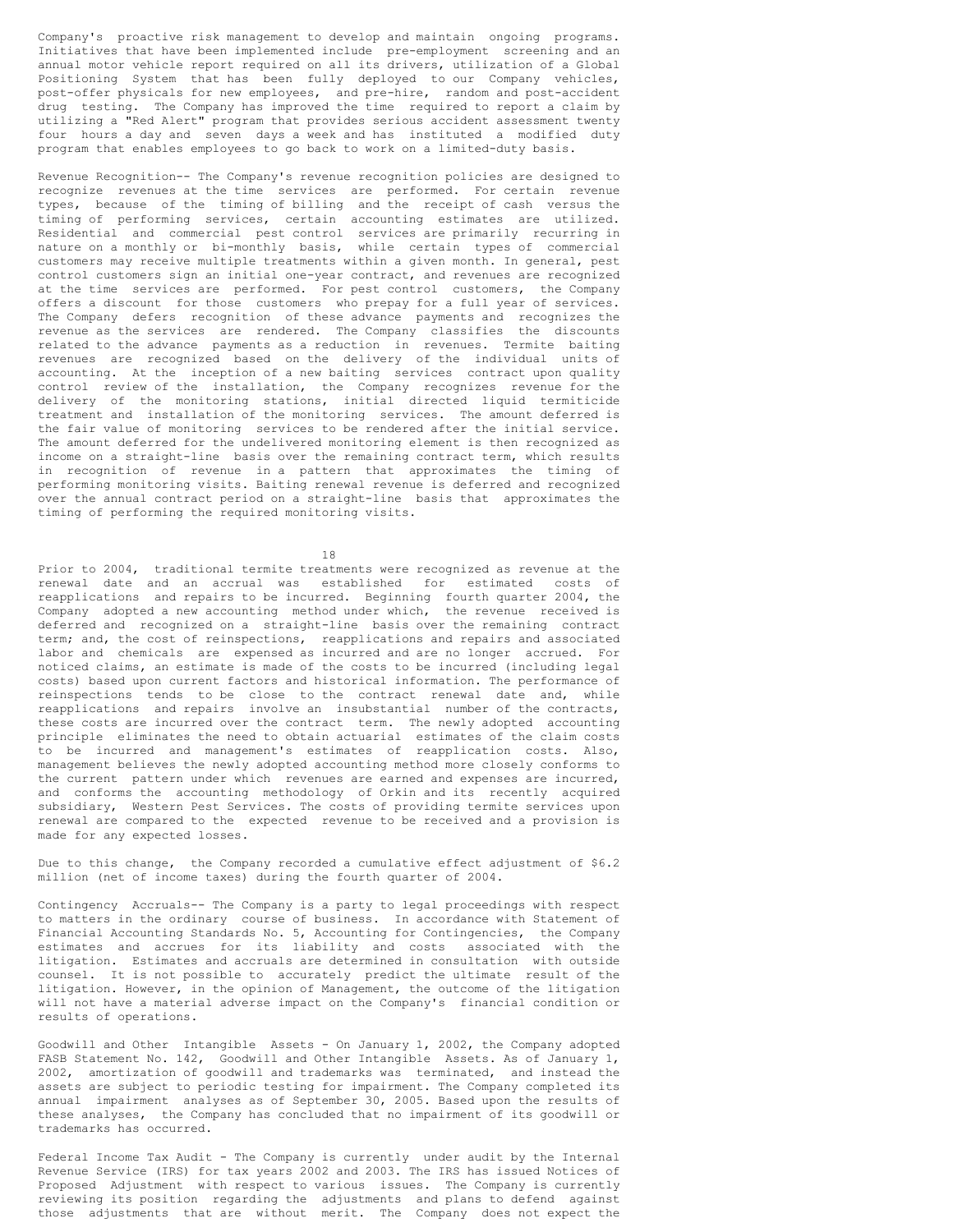resolution of these issues, taken individually or in the aggregate, to have a material effect on the results of operations, cash flows or financial position

Stock-Based Compensation-- In December 2004, the FASB issued SFAS No. 123 (revised 2004), "Share-Based Payment" ("SFAS 123R"), which replaces SFAS No. 123, "Accounting for Stock-Based Compensation," ("SFAS 123") and supercedes APB Opinion No. 25, "Accounting for Stock Issued to Employees." SFAS 123R requires all share-based payments to employees, including grants of employee stock options, to be recognized in the financial statements based on their fair values beginning with the next fiscal year that begins after September 15, 2005, with early adoption encouraged. The pro forma disclosures previously permitted under SFAS 123 no longer will be an alternative to financial statement recognition. The Company is required to adopt SFAS 123R in the first quarter of fiscal 2006, beginning January 1, 2006. Under SFAS 123R, the Company must determine the appropriate fair value model to be used for valuing share-based payments, the amortization method for compensation cost and the transition method to be used at date of adoption. The transition methods include prospective and retrospective adoption options. Under the retrospective option, prior periods may be restated either as of the beginning of the year of adoption or for all periods presented. The prospective method requires that compensation expense be recorded for all unvested stock options and restricted stock at the beginning of the first quarter of adoption of SFAS 123R, while the retrospective methods would record compensation expense for all unvested stock options and restricted stock beginning with the second period restated. The Company is evaluating the requirements of SFAS 123R and expects that the adoption of SFAS 123R will not have a material impact on Rollins' consolidated results of operations and earnings per share. The Company has not yet determined the method of adoption or the effect of adopting SFAS 123R, and it has not determined whether the adoption will result in amounts that are similar to the current pro forma disclosures under SFAS 123.

## Liquidity and Capital Resources

Cash and Cash Flow

|                                                                                                                                                                              | Nine months ended<br>September 30,        |                                           |  |  |  |  |
|------------------------------------------------------------------------------------------------------------------------------------------------------------------------------|-------------------------------------------|-------------------------------------------|--|--|--|--|
| (in thousands)                                                                                                                                                               | 2005                                      | 2004                                      |  |  |  |  |
| Net Cash Provided by Operating Activities<br>Net Cash Provided By/(Used) in Investing Activities<br>Net Cash Used in Financing Activities<br>Effect of Exchange Rate on Cash | \$68,685<br>(19, 269)<br>(27, 409)<br>745 | \$59,980<br>(72, 783)<br>(5, 777)<br>(66) |  |  |  |  |
| Net Increase/(Decrease) in Cash and Cash Equivalents $$22,752$                                                                                                               |                                           | \$(18, 646)                               |  |  |  |  |

19

The Company believes its current cash and cash equivalents balances, future cash flows from operating activities and available borrowings under its \$70.0 million credit facilities will be sufficient to finance its current operations and obligations, and fund expansion of the business for the foreseeable future and the acquisition of other select pest control businesses. The Company's operating activities generated net cash of \$68.7 million for the nine months ended September 30, 2005, compared with cash provided by operating activities of \$60.0 million for the same period in 2004.

At the April 26, 2005 meeting of the Board of Directors, as part of the Company's active management of equity capital, the Board of Directors authorized the purchase of up to 4 million additional shares of the Company's common stock. The Company plans to repurchase shares at times and prices considered appropriate by the Company. There is no expiration date for the share repurchase program.

The Company invested approximately \$17.0 million in capital expenditures during the first nine months ended September 30, 2005, compared to \$6.7 million during the same period in 2004, and expects to invest between \$4.0 million and \$5.0 million for the remainder of 2005. Capital expenditures for the first nine months consisted primarily of building purchases and the purchase of equipment replacements and upgrades and improvements to the Company's management information systems. During the first nine months, the Company made acquisitions totaling \$3.0 million, compared to \$103.4 million during the same period in 2004 when the Company purchased Western Pest. Acquisitions for the first nine months of 2005 were funded by cash on hand. A total of \$10.3 million was paid in cash dividends (\$0.15 per share) during the first nine months of 2005, compared to \$8.2 million or \$0.12 per share during the same period in 2004. The Company repurchased 1,204,295 shares of Common Stock in the first nine months of 2005 and there remain 3,713,231 shares authorized to be repurchased. The capital expenditures and cash dividends were funded entirely through existing cash balances and operating activities. The Company maintains \$70.0 million of credit facilities with commercial banks, of which no borrowings were outstanding as of September 30, 2005 or October 15, 2005. The Company maintains approximately \$34.5 million in Letters of Credit, which reduced its borrowing capacity under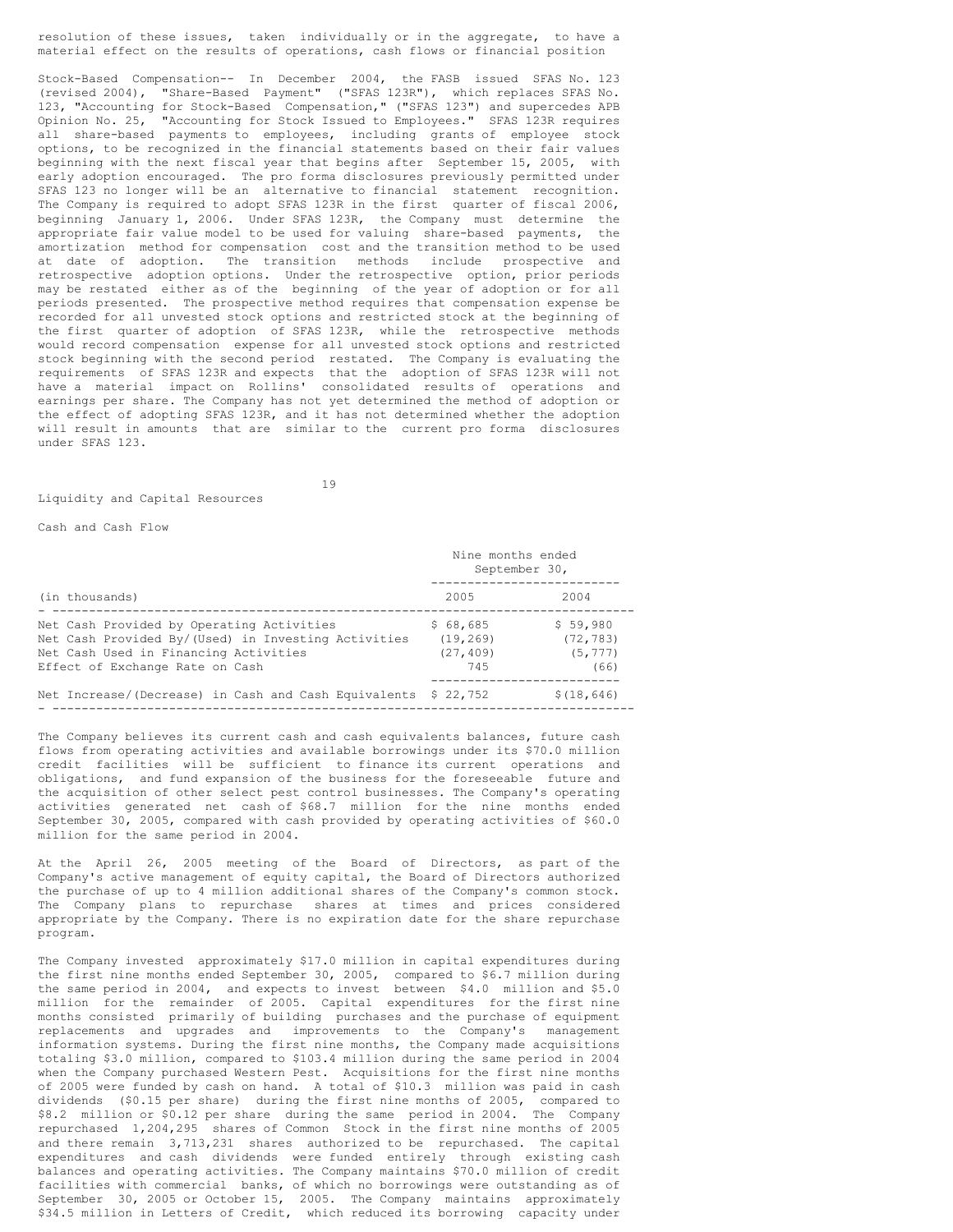the credit facilities. These Letters of Credit are required by the Company's fronting insurance companies and/or certain states, due to the Company's self-funded status, to secure various workers' compensation and casualty insurance contracts. These letters of credit are established by the bank for the Company's fronting insurance companies as collateral, although the Company believes that it has adequate liquid assets, funding sources and insurance accruals to accommodate such claims.

On April 28, 2004, the Company entered into a \$15.0 million senior unsecured revolving credit facility. The entire amount of the credit facility was used to fund a portion of the Western Industries, Inc. acquisition that the Company closed on April 30, 2004. The Company repaid the full amount of the credit facility in May 2004.

On April 28, 2004, the Company sold real estate in Okeechobee County, Florida to LOR, Inc., a company controlled by R. Randall Rollins, Chairman of the Board of Rollins, Inc. and Gary W. Rollins, Chief Executive Officer, President and Chief Operating Officer of Rollins, Inc. for \$16.6 million in cash. The sale resulted in a net gain after tax of \$8.1 million or \$0.11 per share since the real estate had appreciated over approximately 30 years it had been owned by the Company. The real estate was under a lease agreement with annual rentals of \$131,939 that would have expired September 30, 2007. On May 28, 2004, the Company sold real estate in Sussex County, Delaware to LOR, Inc. for \$111,000 in cash. The sale resulted in an immaterial net gain after tax. The Board of Directors, at its quarterly meeting on January 27, 2004, approved the formation of a committee (the "Committee") made up of Messrs. Bill J. Dismuke and James B. Williams, who are independent directors, to evaluate the transactions. In addition, the Company on October 22, 2004 purchased real estate located at 2158 Piedmont Road, N.E., Atlanta, Georgia 30324, adjacent to the Company's headquarters, from LOR, Inc. for \$4.6 million. The Committee was furnished with full disclosure of the transactions, including independent appraisals, and determined that the terms of the transactions were reasonable and fair to the Company. The Company sold an additional piece of real estate in Sussex County, Delaware to LOR, Inc. or an entity wholly owned by LOR, Inc. for \$10.6 million in cash. The transaction took place on December 29, 2004 and resulted in a \$6.3 million gain, net of costs and after taxes.

 $20$ 

On April 30, 2004, the Company acquired substantially all of the assets and assumed certain liabilities of Western Pest Services ("Western"), and the Company's consolidated financial statements include the operating results of Western from the date of the acquisition. Neither Western nor its principals had any prior relationship with the Company or its affiliates. Western was engaged in the business of providing pest control services and the Company has continued this business. The acquisition was made pursuant to an Asset Purchase Agreement (the "Western Agreement") dated March 8, 2004, between Rollins, Inc. and Western Industries, Inc. and affiliates. The consideration for the assets and certain noncompetition agreements (the "Purchase Price") was for approximately \$106.6 million, including approximately \$7.0 million of assumed liabilities. The Purchase Price was funded with cash on hand, the sale of property located in Okeechobee County, Florida and a \$15.0 million senior unsecured revolving credit facility.

Pursuant to the Western Agreement, the Company acquired substantially all of Western's property and assets, including accounts receivable, real property leases, seller contracts, governmental authorizations, data and records, intangible rights and property and insurance benefits. As described in the Western Agreement, the Company assumed only specified liabilities of Western and obligations under disclosed assigned contracts.

The Company engaged an independent valuation firm to determine the allocation of the purchase price to Goodwill and identifiable Intangible assets. Such valuation resulted in the allocation of \$41.3 million to Goodwill and \$55.2 million to other intangible assets, principally customer contracts. The finite-lived intangible assets, principally customer contracts, are being amortized over periods principally ranging from 8 to 12.5 years on a straight-lined basis.

On April 30, 2004, in a transaction ancillary to the Western acquisition, the Company acquired Residex Corporation ("Residex"), a company that distributes chemicals and other products to pest management professionals, pursuant to an Asset Purchase Agreement (the "Residex Agreement") dated March 8, 2004, between Rollins, Inc. and Western Industries, Inc., JBD Incorporated and Residex Corporation. Subsequently on April 30, 2004, the Company sold Residex to an industry distribution group. The amounts involved were not material and no gain or loss was recognized on the transaction.

Prior to the acquisition, Western Pest Services was recognized as a premier pest control business and ranked as the 8th largest company in the industry. Based in Parsippany, NJ, the Company provides pest elimination and prevention to homes and businesses to over 130,000 customers from New York to Virginia with additional operations in Georgia and Florida. Western is primarily a commercial pest control service company and its existing businesses complement most of the services that Orkin offers, in an area of the country in which Orkin has not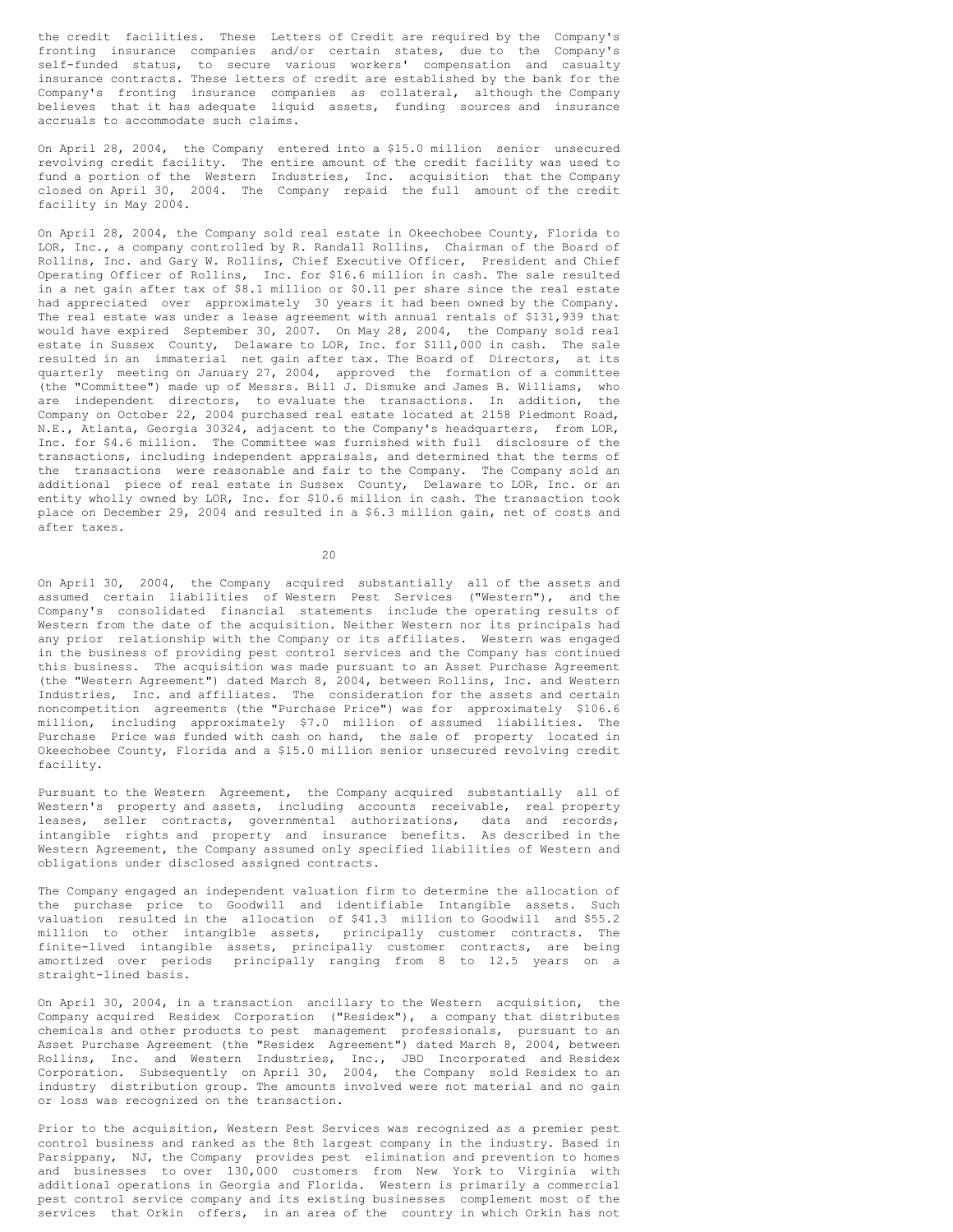been particularly strong, the Northeast. The Company's consolidated statements of income include the results of operations of Western for the period beginning May 1, 2004 through September 30, 2005.

The Company is currently under audit by the Internal Revenue Service (IRS) for tax years 2002 and 2003. The IRS has issued Notices of Proposed Adjustment with respect to various issues. The Company is currently reviewing its position regarding the adjustments and plans to defend against those adjustments that are without merit. The Company does not expect the resolution of these issues, taken individually or in the aggregate, to have a material effect on the results of operations, cash flows or financial position

Orkin, one of the Company's subsidiaries, is aggressively defending a class action lawsuit filed in Hillsborough County, Tampa, Florida. In early April 2002, the Circuit Court of Hillsborough County certified the class action status of Butland et al. v. Orkin Exterminating Company, Inc. et al. Other lawsuits against Orkin, and in some instances the Company, are also being vigorously defended, including the Warren and Petsch cases and the Garrett arbitration. For further discussion, see the Contingencies section in the notes to the Company financial statements set forth under Item 1 of Part I above.

## Impact of Recent Accounting Pronouncements

See Note 1 of the Notes to Consolidated Financial Statements for a description of recent accounting pronouncements, including the expected dates of adoption and estimated effects on results of operations and financial condition.

#### Forward-Looking Statements

This Quarterly Report contains forward-looking statements within the meaning of the Private Securities Litigation Reform Act of 1995. Such forward-looking statements include statements regarding future contributions of Western; expected contributions of the commercial business segment; the expected effects of the IFC acquisition; the success of the pilot program using hand-held computers and software; the outcome of litigation arising in the ordinary course of business and the outcome of other litigation, as discussed in the Contingencies section, on the Company's financial position, results of operations and liquidity; the adequacy of the Company's resources to fund operations and obligations; the Company's projected 2005 capital expenditures; the impact of recent accounting pronouncements; the expected outcome of the growth of national account revenue. The actual results of the Company could differ materially from those indicated by the forward-looking statements

21

because of various risks, timing and uncertainties including, without limitation, the possibility of an adverse ruling against the Company in pending litigation; general economic conditions; market risk; changes in industry practices or technologies; the degree of success of the Company's termite process reforms and pest control selling and treatment methods; the Company's ability to identify potential acquisitions; climate and weather trends; competitive factors and pricing practices; potential increases in labor costs; and changes in various government laws and regulations, including environmental regulations. All of the foregoing risks and uncertainties are beyond the ability of the Company to control, and in many cases the Company cannot predict the risks and uncertainties that could cause its actual results to differ materially from those indicated by the forward-looking statements. A more detailed discussion of potential risks facing the Company can be found in the Company's Report on Form 10-K filed with the Securities and Exchange Commission for the year ended December 31, 2004.

# Item 3. Quantitative and Qualitative Disclosures About Market Risk.

As of September 30, 2005, the Company maintained an investment portfolio (included in Cash and Cash Equivalents) subject to short-term interest rate risk exposure. The Company has been affected by the impact of lower interest rates on interest income from its short-term investments. The Company is also subject to interest rate risk exposure through borrowings on its \$70.0 million credit facilities. Due to the absence of such borrowings as of September 30, 2005, this risk was not significant in the first nine months of 2005 and is not expected to have a material effect upon the Company's results of operations or financial position going forward. The Company is also exposed to market risks arising from changes in foreign exchange rates. The Company believes that this foreign exchange rate risk will not have a material effect upon the Company's results of operations going forward. There have been no material changes to the Company's market risk exposure since the end of fiscal year 2004.

#### Item 4. Controls and Procedures.

Under the supervision and with the participation of our Management, including our principal executive officer and principal financial officer, we conducted an evaluation of the effectiveness of the design and operation of our disclosure controls and procedures, as defined in rules 13a-15(e) and 15d-15(e) under the Securities Exchange Act of 1934, as of September 30, 2005. Based on this evaluation, our principal executive officer and principal financial officer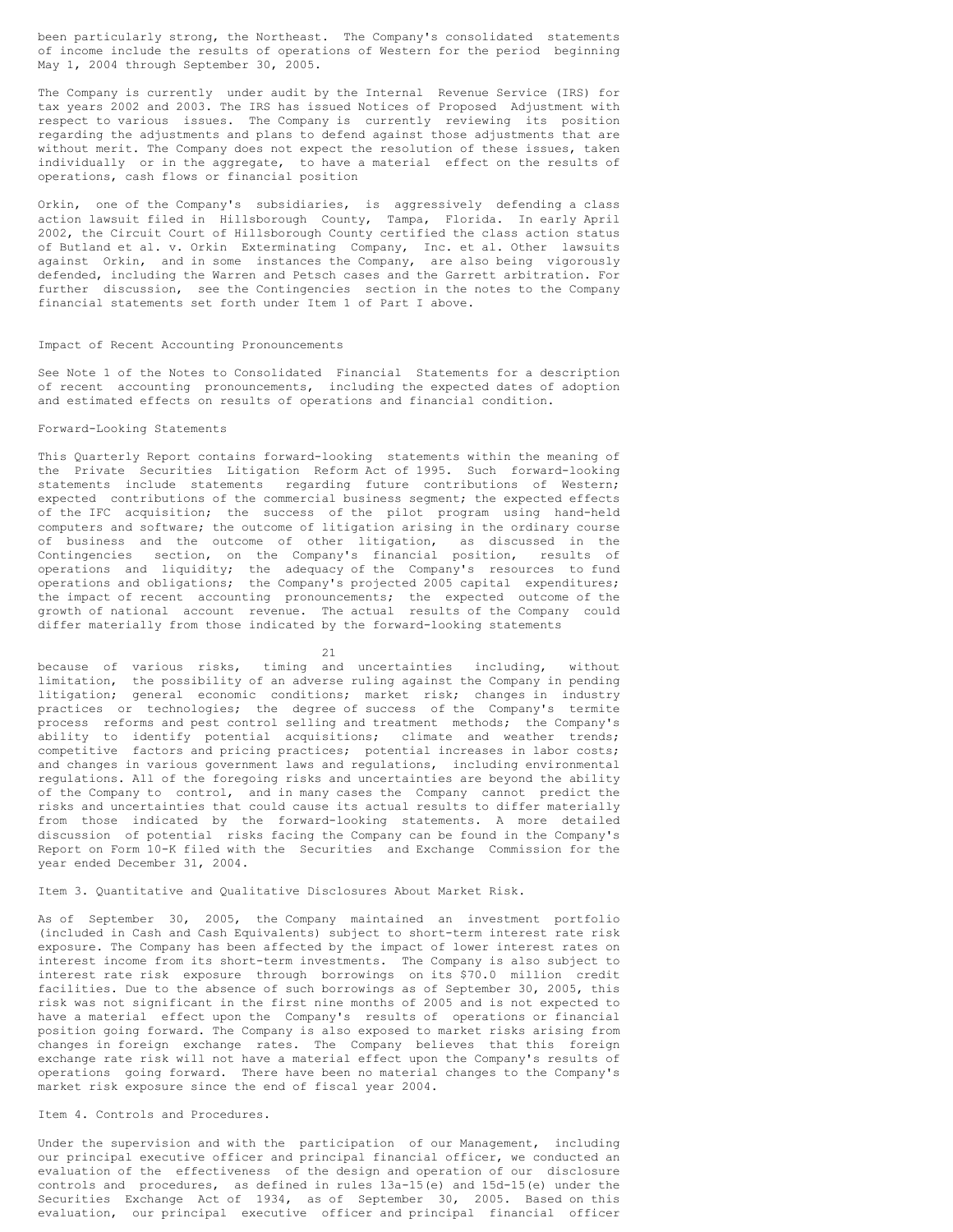concluded that our disclosure controls and procedures were effective at the reasonable assurance level such that the material information relating to Rollins, Inc., including our consolidated subsidiaries, and required to be included in our Securities and Exchange Commission ("SEC") reports is recorded, processed, summarized and reported within the time periods specified in SEC rules and forms and was made known to them by others within those entities, particularly during the period when this report was being prepared.

In addition, Management's quarterly evaluation identified no changes in our internal control over financial reporting during the third quarter that materially affected, or are reasonably likely to materially affect, our internal control over financial reporting. As of September 30, 2005, we did not identify any material weaknesses in our internal controls, and therefore no corrective actions were taken.

We have identified several internal control deficiencies at Western Pest Control, which was acquired on April 30, 2004, and the Company has initiated a project to identify internal control deficiencies and implement changes. Most of these identified deficiencies center around IT controls and organizational issues that affect smaller companies, such as separation of duties, management reviews, and documentation of policies and procedures.

22

PART II OTHER INFORMATION

Item 1. Legal Proceedings.

See Note 3 to Part I, Item 1 for discussion of certain litigation.

Item 2. Unregistered Sales of Equity Securities and Use of Proceeds.

 $<$ TABLE>

<CAPTION>

Purchases of Equity Securities by the Issuer and Affiliated Purchasers

| Maximum Number of  |                         |                              |               | Total Number of    |        |
|--------------------|-------------------------|------------------------------|---------------|--------------------|--------|
|                    |                         |                              |               | Shares Purchased   |        |
| Shares that May    |                         | Total Number                 |               | as Part of         | Yet Be |
| Purchased          |                         |                              |               |                    |        |
| Under the          |                         | of Shares                    | Average Price | Publicly Announced |        |
| Repurchase Plan(2) | Period                  | Purchased (1) Paid per Share |               | Repurchase Plan(2) |        |
|                    |                         |                              |               |                    |        |
|                    | $<$ S $>$               | <<                           | <<            | <<                 |        |
| <<                 | July 1 to 30, 2005      | 10,546                       | \$21.36       |                    |        |
| 4,249,828          | August 1 to 31, 2005    | 240,489                      | \$19.63       | 238,780            |        |
| 4,011,048          |                         |                              |               |                    |        |
| 3,713,231          | September 1 to 30, 2005 | 310,003                      | \$19.48       | 297,817            |        |
|                    | Total                   |                              | \$19.58       | 536,597            |        |
| 3,713,231          |                         | 561,038                      |               |                    |        |
|                    |                         | =============                |               |                    |        |

 $<$ FN $>$ 

(1) Includes repurchases in connection with exercise of employee stock options in the following amounts: July 2005: 10,546; August 2005: 1,709; September 2005: 12,186.

(2.) These shares were repurchased under the plan to repurchase up to 4.5 million shares (post all stock splits) announced October 28, 1997. At the April 26, 2005 Board of Directors meeting, the Board of Directors of Rollins, Inc. authorized the purchase of an additional number of up to 4 million shares of the Company's common stock. These plans have no expiration dates.

 $\langle$ /FN $>$  $\langle$ /TABLE>

Item 4. Submission of Matters to a Vote of Security Holders.

None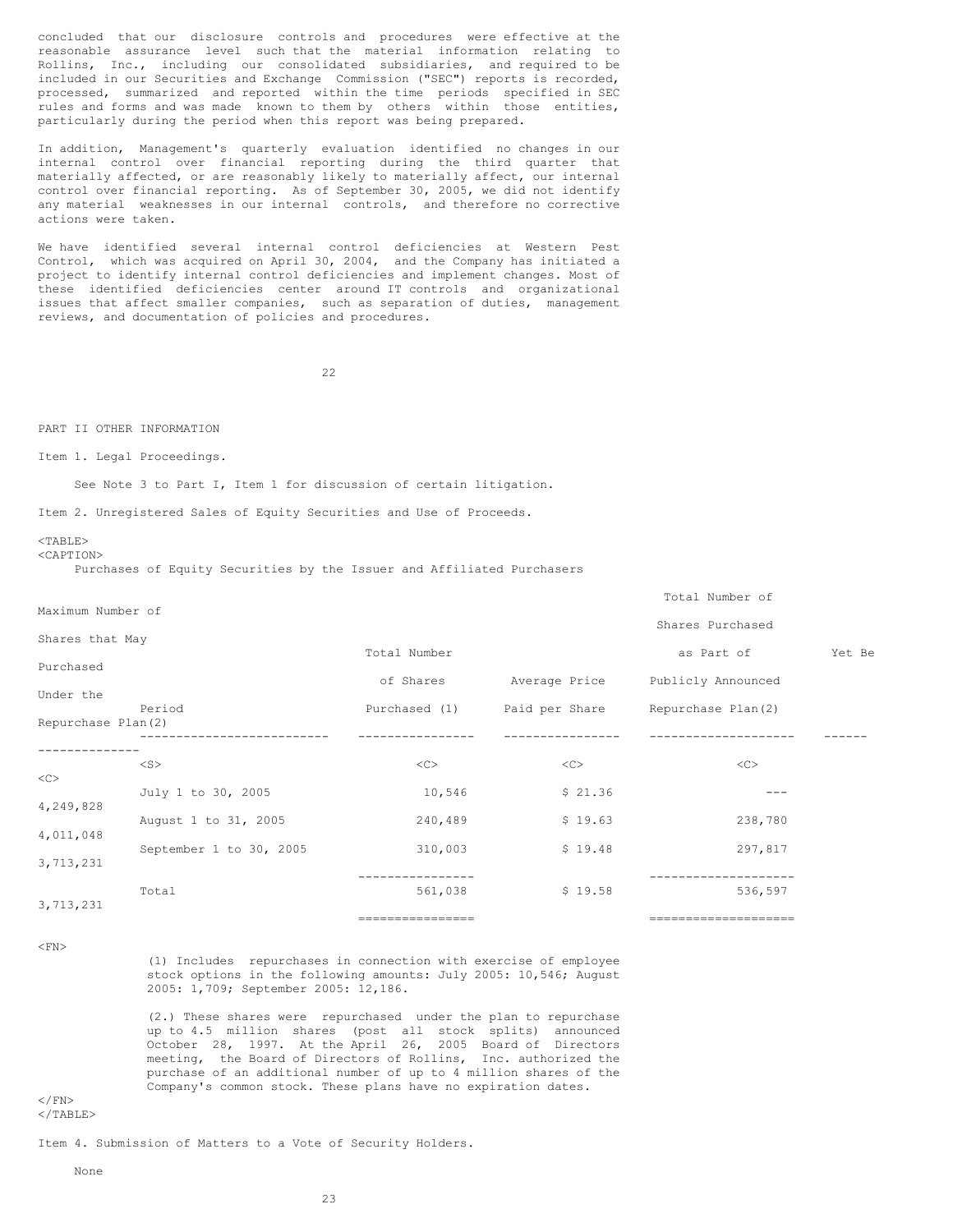#### Item 6. Exhibits.

(a) Exhibits

- (3) (i) (A) Restated Certificate of Incorporation of Rollins, Inc. dated July 28, 1981.
	- (B) Certificate of Amendment of Certificate of Incorporation of Rollins, Inc. dated August 20, 1987, incorporated herein by reference to Exhibit (3)(i)(B) to the registrant's Form 10-K for the year ended December 31, 2004.
	- (C) Certificate of Change of Location of Registered Office and of Registered Agent dated March 22, 1994.
	- (ii) Amended and Restated By-laws of Rollins, Inc., incorporated herein by reference to Exhibit (3) (iii) as filed with the registrant's Form 10-Q for the quarterly period ended September 30, 2004.
- (4) Form of Common Stock Certificate of Rollins, Inc., incorporated herein by reference to Exhibit (4) as filed with its Form 10-K for the year ended December 31, 1998.
- (31.1) Certification of Chief Executive Officer Pursuant to Item 601(b)(31) of Regulation S-K, as adopted pursuant to Section 302 of the Sarbanes-Oxley Act of 2002.
- (31.2) Certification of Chief Financial Officer Pursuant to Item 601(b)(31) of Regulation S-K, as adopted pursuant to Section 302 of the Sarbanes-Oxley Act of 2002.
- (32.1) Certification of Chief Executive Officer and Chief Financial Officer Pursuant to 18 U.S.C. Section 1350, as adopted Pursuant to Section 906 of the Sarbanes-Oxley Act of 2002.

24 SIGNATURES

Pursuant to the requirements of the Securities Exchange Act of 1934, the registrant has duly caused this report to be signed on its behalf by the undersigned thereunto duly authorized.

### ROLLINS, INC.

(Registrant)

| Date: October 28, 2005 |  | By: /s/Gary W. Rollins                                                                                                                                      |
|------------------------|--|-------------------------------------------------------------------------------------------------------------------------------------------------------------|
|                        |  | Gary W. Rollins<br>Chief Executive Officer, President<br>and Chief Operating Officer<br>(Member of the Board of Directors)<br>(Principal Executive Officer) |
| Date: October 28, 2005 |  | By: /s/Harry J. Cynkus                                                                                                                                      |
|                        |  | Harry J. Cynkus<br>Chief Financial Officer and Treasurer<br>(Principal Financial and Accounting Officer)                                                    |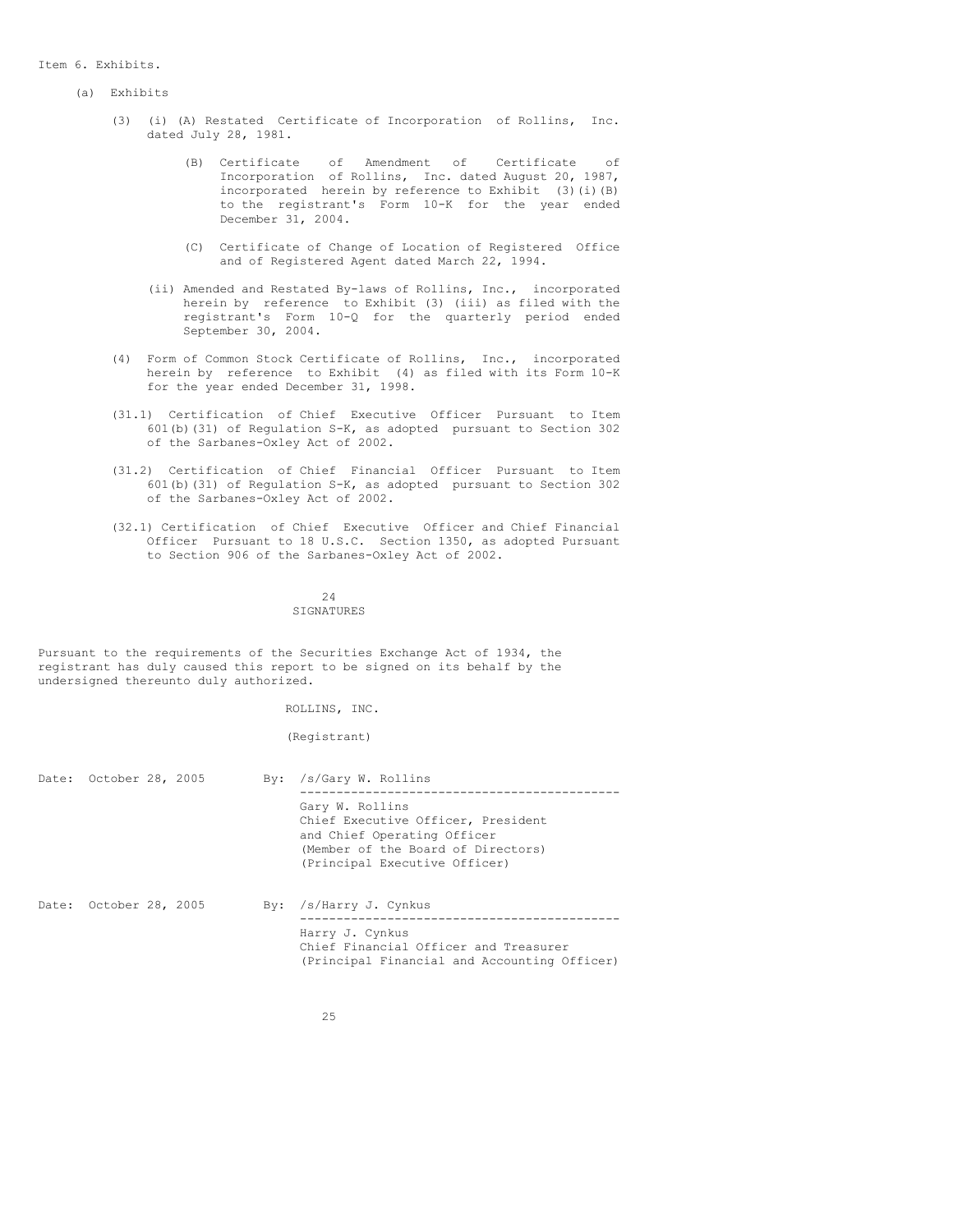## Certifications

I, Gary W. Rollins, President and Chief Executive Officer of Rollins, Inc., certify that:

1. I have reviewed this quarterly report on Form 10-Q of Rollins, Inc.;

2. Based on my knowledge, this report does not contain any untrue statement of a material fact or omit to state a material fact necessary to make the statements made, in light of the circumstances under which such statements were made, not misleading with respect to the period covered by this report;

3. Based on my knowledge, the financial statements, and other financial information included in this report, fairly present in all material respects the financial condition, results of operations and cash flows of the registrant as of, and for, the periods presented in this report;

4. The registrant's other certifying officer and I are responsible for establishing and maintaining disclosure controls and procedures (as defined in Exchange Act Rules 13a-15(e) and 15d-15(e)) and internal control over financial reporting (as defined in Exchange Act Rules 13a-15(f) and 15d-15(f)) for the registrant and have:

a) Designed such disclosure controls and procedures, or caused such disclosure controls and procedures to be designed under our supervision, to ensure that material information relating to the registrant, including its consolidated subsidiaries, is made known to us by others within those entities, particularly during the period in which this report is being prepared;

b) Designed such internal control over financial reporting, or caused such internal control over financial reporting to be designed under our supervision, to provide reasonable assurance regarding the reliability of financial reporting and the preparation of financial statements for external purposes in accordance with generally accepted accounting principles;

c) Evaluated the effectiveness of the registrant's disclosure controls and procedures and presented in this report our conclusions about the effectiveness of the disclosure controls and procedures, as of the end of the period covered by this report based on such evaluation; and

d) Disclosed in this report any change in the registrant's internal control over financial reporting that occurred during the registrant's most recent fiscal quarter (the registrant's fourth fiscal quarter in the case of an annual report) that has materially affected, or is reasonably likely to materially affect, the registrant's internal control over financial reporting; and

5. The registrant's other certifying officer and I have disclosed, based on our most recent evaluation of internal control over financial reporting, to the registrant's auditors and the audit committee of the registrant's board of directors:

(a) All significant deficiencies and material weaknesses in the design or operation of internal control over financial reporting which are reasonably likely to adversely affect the registrant's ability to record, process, summarize and report financial information; and

(b) Any fraud, whether or not material, that involves management or other employees who have a significant role in the registrant's internal control over financial reporting.

Date: October 28, 2005 By: /s/Gary W. Rollins ----------------------------------------- Gary W. Rollins Chief Executive Officer, President and Chief Operating Officer (Member of the Board of Directors) (Principal Executive Officer)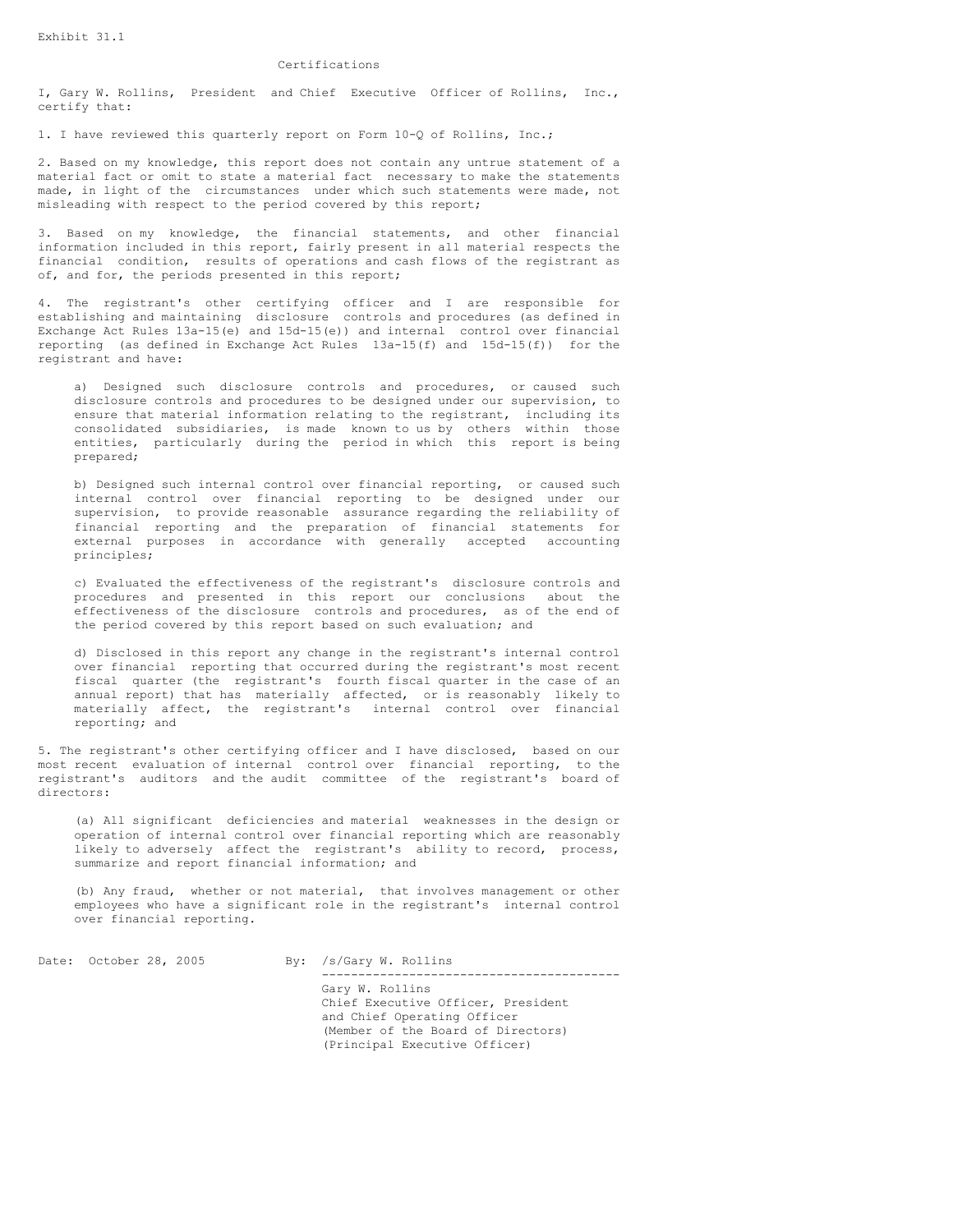## Certifications

I, Harry J. Cynkus, Chief Financial Officer of Rollins, Inc., certify that:

1. I have reviewed this quarterly report on Form 10-Q of Rollins, Inc.;

2. Based on my knowledge, this report does not contain any untrue statement of a material fact or omit to state a material fact necessary to make the statements made, in light of the circumstances under which such statements were made, not misleading with respect to the period covered by this report;

3. Based on my knowledge, the financial statements, and other financial information included in this report, fairly present in all material respects the financial condition, results of operations and cash flows of the registrant as of, and for, the periods presented in this report;

4. The registrant's other certifying officer and I are responsible for establishing and maintaining disclosure controls and procedures (as defined in Exchange Act Rules  $13a-15(e)$  and  $15d-15(e)$ ) and internal control over financial reporting (as defined in Exchange Act Rules 13a-15(f) and 15d-15(f)) for the registrant and have:

a) Designed such disclosure controls and procedures, or caused such disclosure controls and procedures to be designed under our supervision, to ensure that material information relating to the registrant, including its consolidated subsidiaries, is made known to us by others within those entities, particularly during the period in which this report is being prepared;

b) Designed such internal control over financial reporting, or caused such internal control over financial reporting to be designed under our supervision, to provide reasonable assurance regarding the reliability of financial reporting and the preparation of financial statements for external purposes in accordance with generally accepted accounting principles;

c) Evaluated the effectiveness of the registrant's disclosure controls and procedures and presented in this report our conclusions about the effectiveness of the disclosure controls and procedures, as of the end of the period covered by this report based on such evaluation; and

d) Disclosed in this report any change in the registrant's internal control over financial reporting that occurred during the registrant's most recent fiscal quarter (the registrant's fourth fiscal quarter in the case of an annual report) that has materially affected, or is reasonably likely to materially affect, the registrant's internal control over financial reporting; and

5. The registrant's other certifying officer and I have disclosed, based on our most recent evaluation of internal control over financial reporting, to the registrant's auditors and the audit committee of the registrant's board of directors:

(a) All significant deficiencies and material weaknesses in the design or operation of internal control over financial reporting which are reasonably likely to adversely affect the registrant's ability to record, process, summarize and report financial information; and

(b) Any fraud, whether or not material, that involves management or other employees who have a significant role in the registrant's internal control over financial reporting.

Date: October 28, 2005 By: /s/Harry J. Cynkus

-------------------------------------------- Harry J. Cynkus Chief Financial Officer and Treasurer (Principal Financial and Accounting Officer)